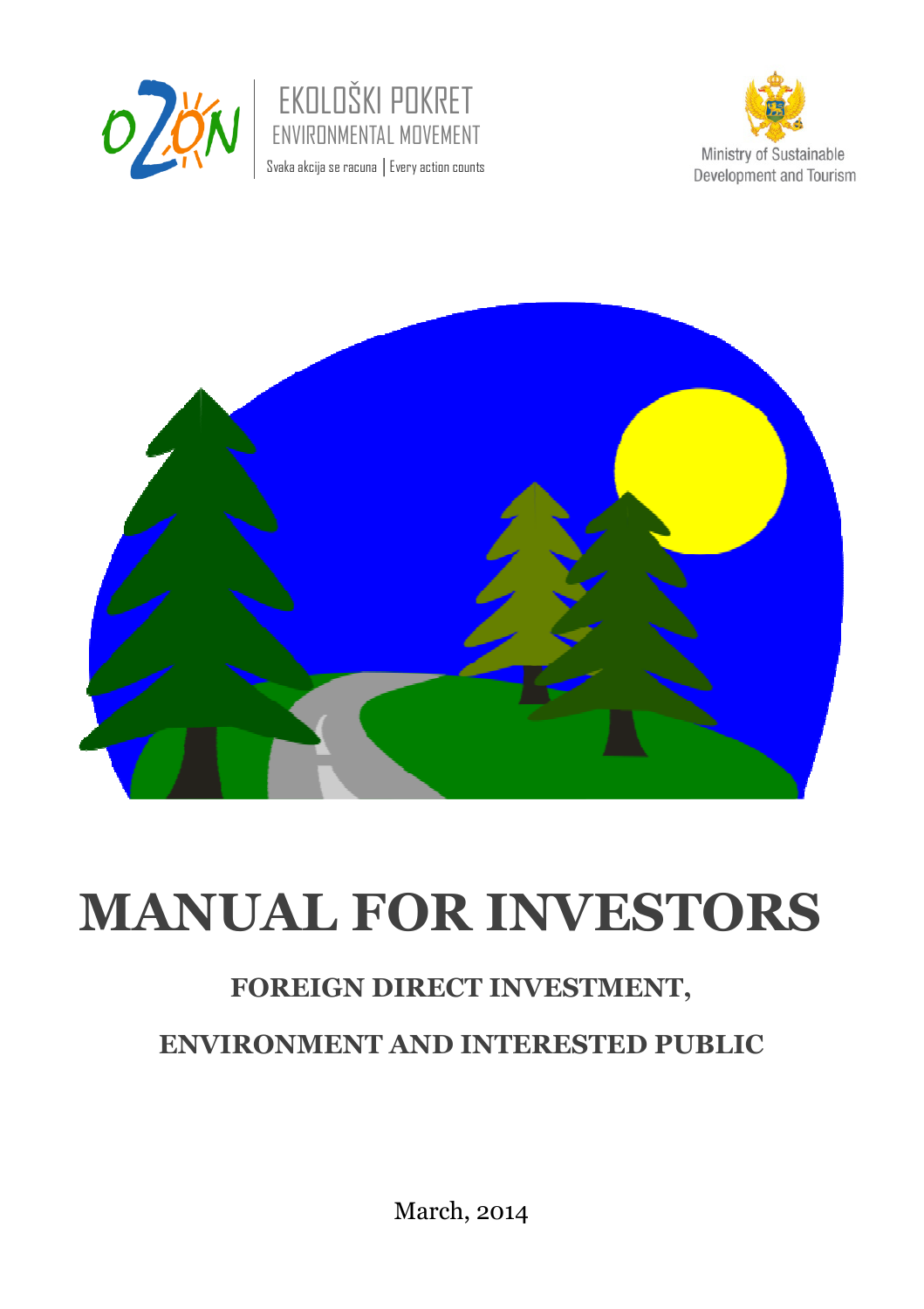

©Environmental movement OZON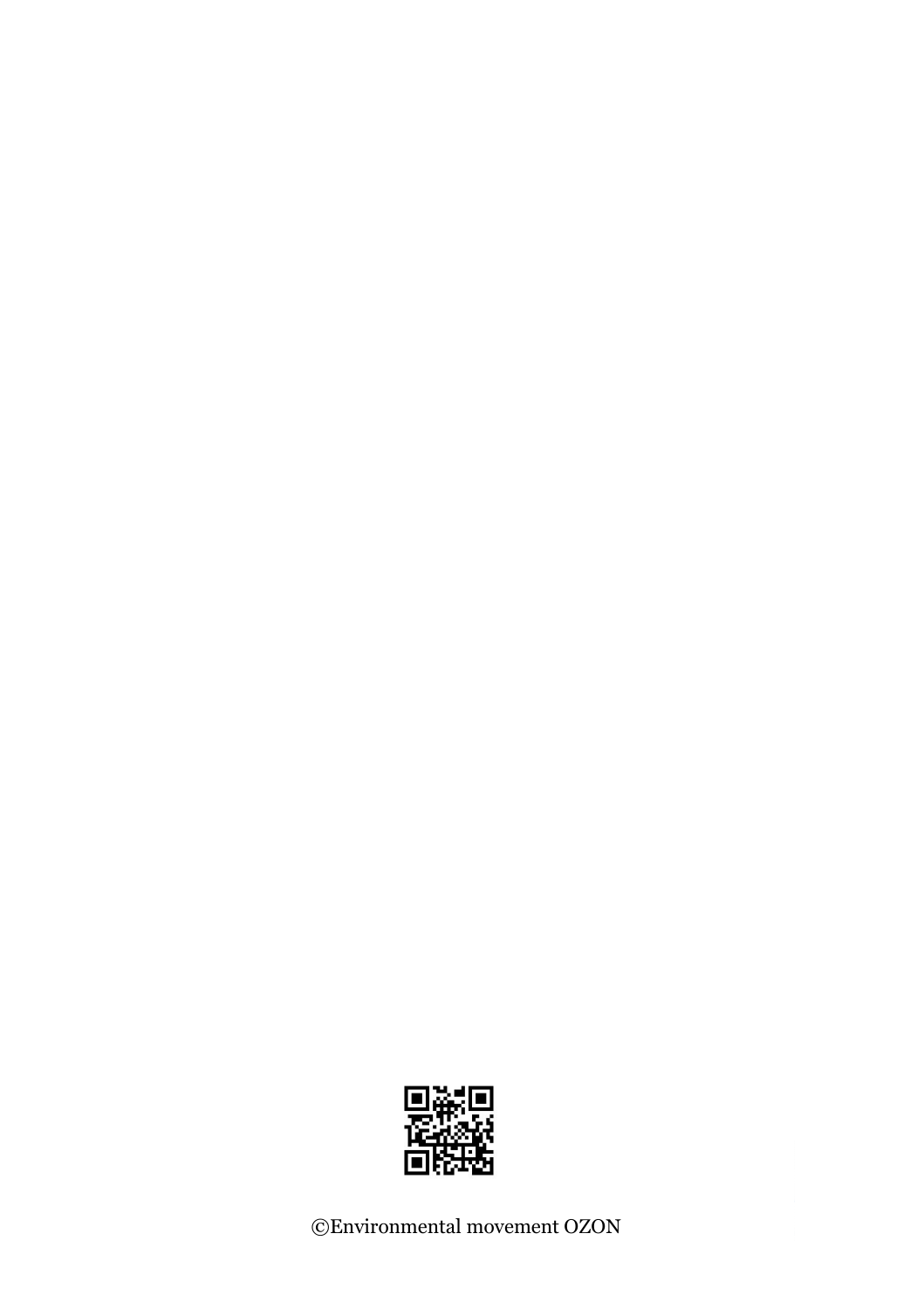**Environmental movement "OZON"** 

# **MANUAL FOR INVESTORS**

# **FOREIGN DIRECT INVESTMENT,**

# **ENVIRONMENT AND INTERESTED PUBLIC**

March, 2014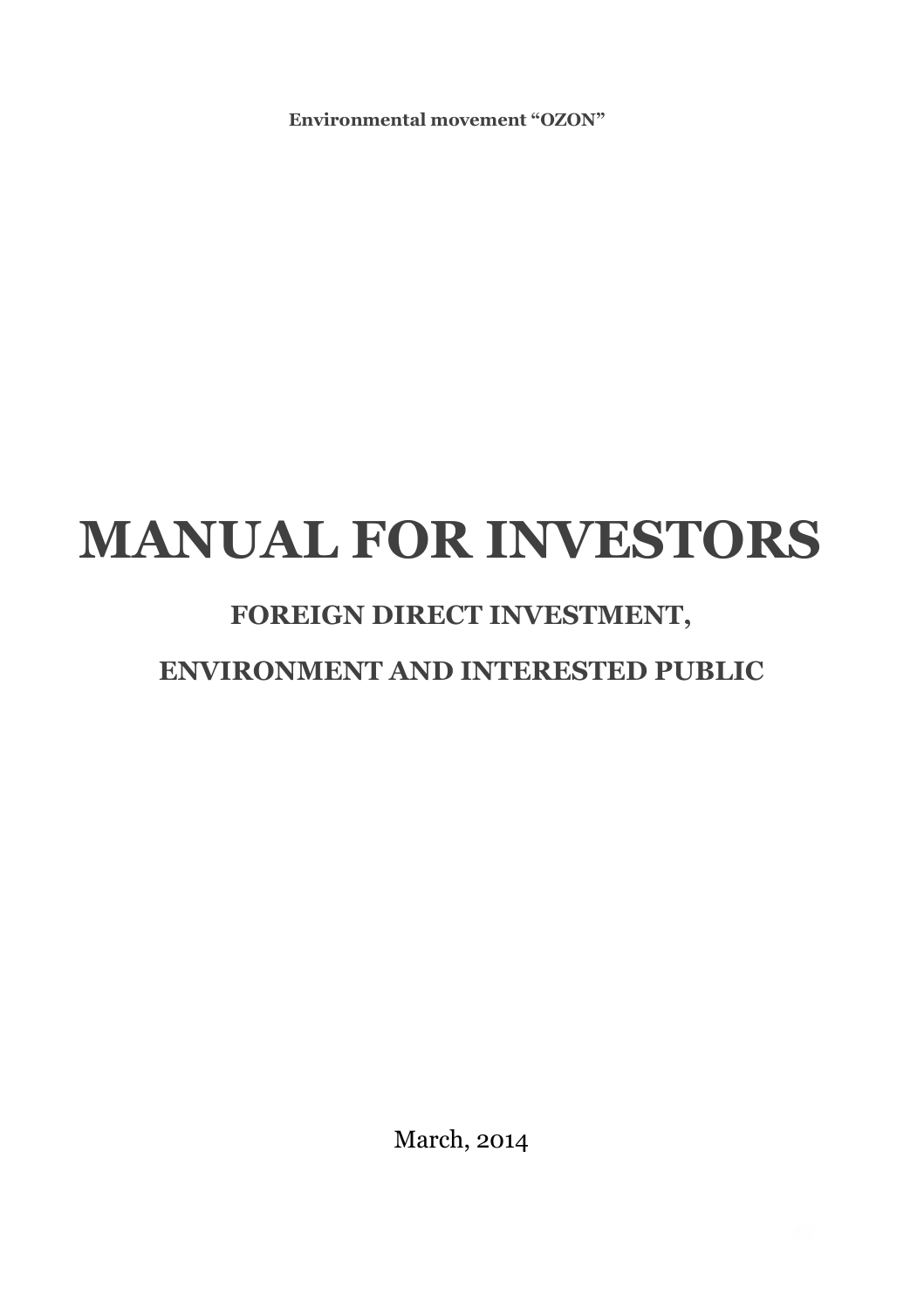#### **Publisher:** Environmental movement "OZON"

 Serdara Jola Piletića bb 81 400 Nikšić Crna Gora  $T/f$ : +382 40 241 063 E: info@ozon.org.me www.ozon.org.me

**For publisher:** Aleksandar Perović, director

**Authors:** Nikola Perović, Ph.D., Aleksandar Perović, Radinka Leovac

**Proofreading:** Radoš Đurović, M.Sc.

**Translation:** Milena Krković

**Printed by:** Art - grafika

#### **Circulation:** 500

March, 2014

#### **Partner:**

Ministry of sustainable development and tourism www.mrt.gov.me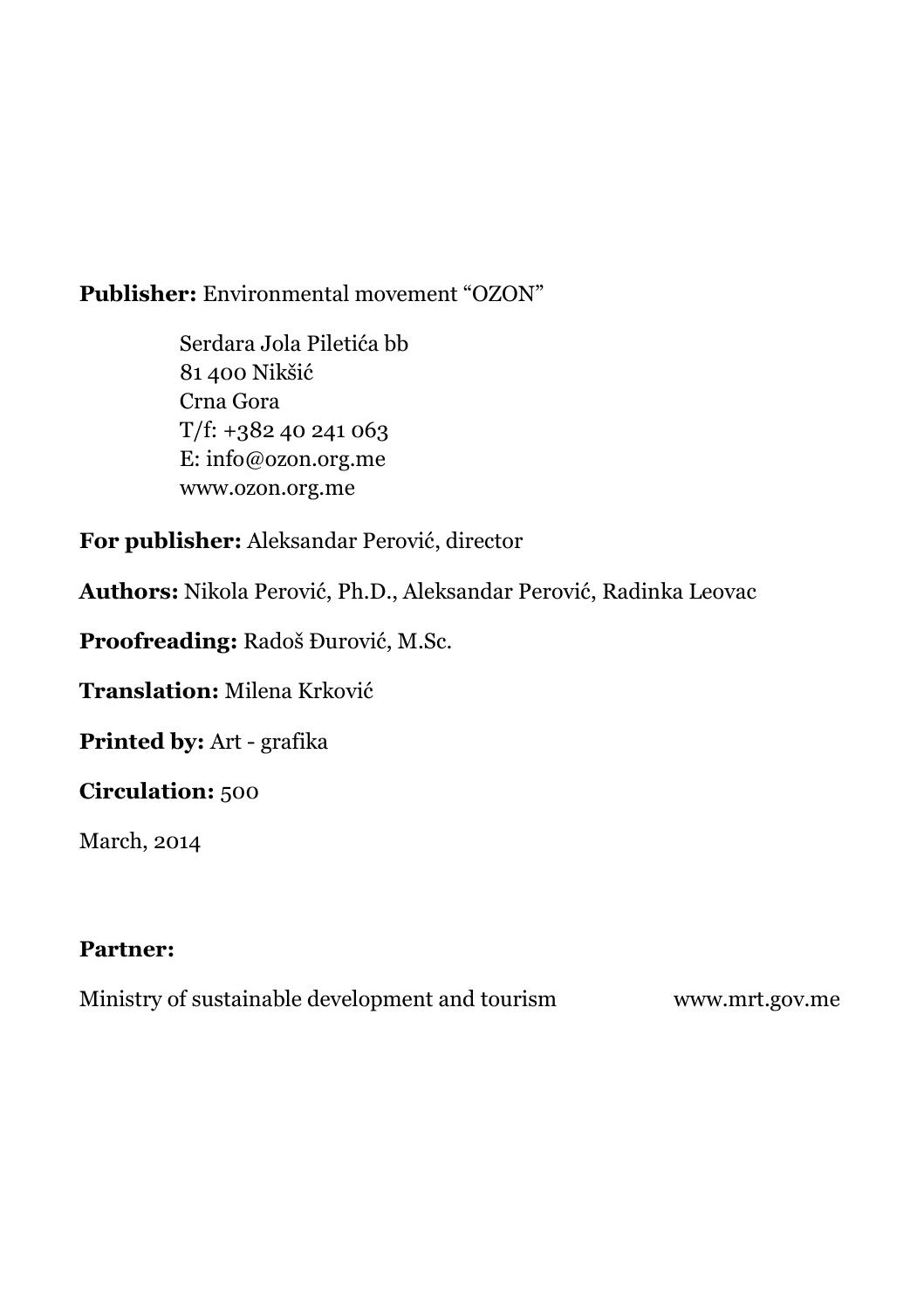## **CONTENT**

|                                                                                | 5  |
|--------------------------------------------------------------------------------|----|
|                                                                                | 6  |
| 1. FOREIGN DIRECT INVESTMENT (FDI) AS A WAY OF                                 | 8  |
| CHALLENGES OF INTERNATIONAL ACQUISITIONS.<br>1.1.                              | 12 |
| 1.2. SOCIALLY USEFUL METHODS TO INCREASE FDI IN                                | 16 |
| 2. SOCIO-ECONOMIC IMPACT OF INVESTMENT ON LOCAL                                | 18 |
| 2.1. MOTIVES FOR INVESTING AND THEIR DIRECTING                                 | 21 |
|                                                                                | 25 |
| 3.1. STRATEGIC ENVIRONMENTAL ASSESSMENT AND<br>ENVIRONMENTAL IMPACT ASSESSMENT | 28 |
| 3.2. AARHUS CONVENTION AND AARHUS CENTRES                                      | 31 |
|                                                                                | 32 |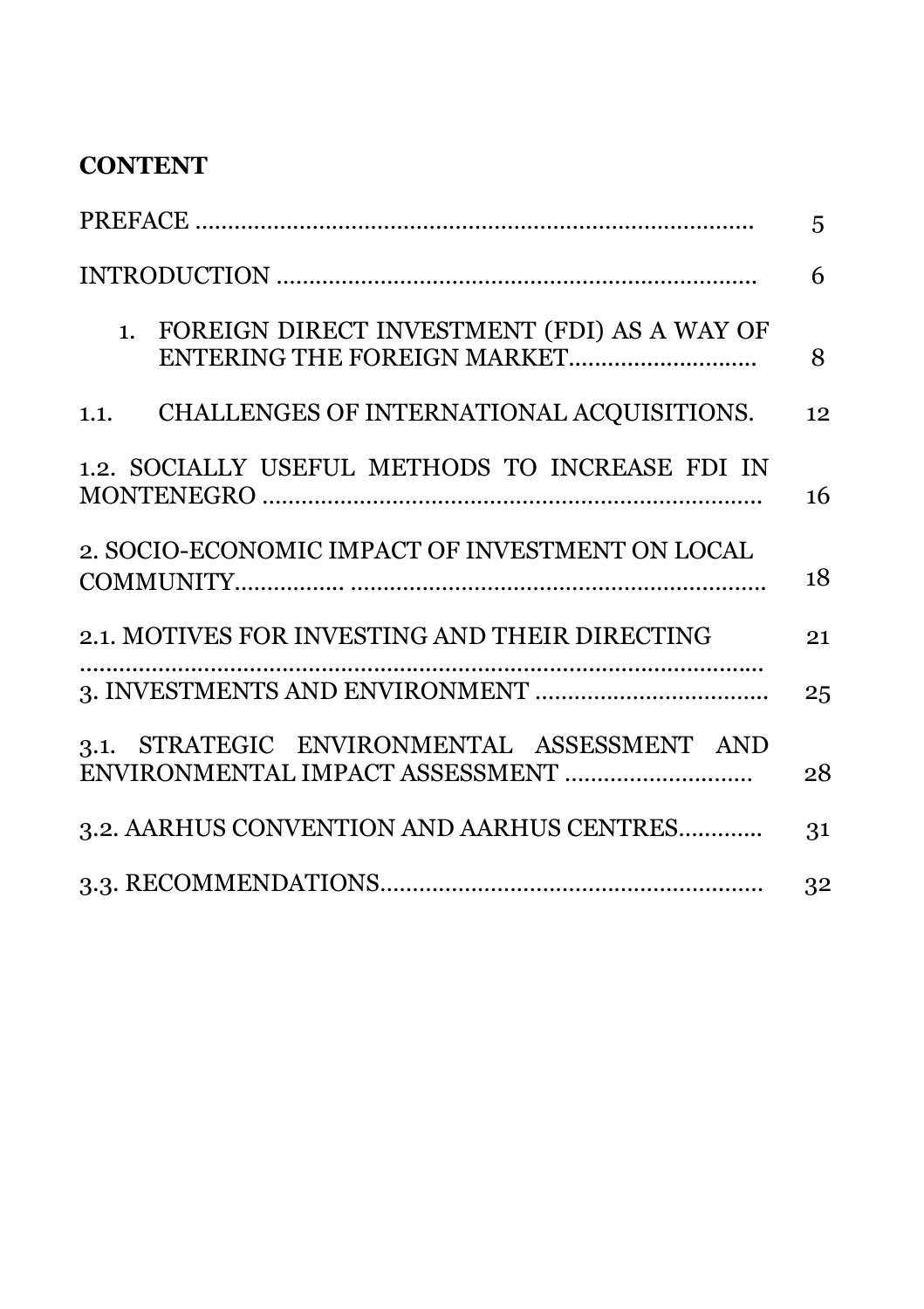## **PREFACE**

Years of experience and the results that we've achieved in cooperation of government institutions and NGOs in the environmental field, gives me the right to assert that, among other things, it was one of the key preconditions for successful implementation of standards in the field of environmental protection, strengthening the capacities of our institutions, transparency of work and access to information in the field of environment, as well as participation of citizens in decision making.

We realize that procedures for obtaining environmental approvals are interpreted as barriers to business, but the practice in the implementation of laws in this area shows that those are good mechanisms to overcome all the problems that could be an obstacle for successful implementation of major investment projects.

That is why this manual is a 'visa' for successful preparation of projects and guidance that does not leave a possibility for error. I recommend it wholeheartedly as a result of expert analysis and engagement of our institutional capacities and capacities of nongovernmental organizations on its inspirational content.

With respect to the initiators, Environmental movement "Ozon", our partners, I wish a lot of "readers and users" and very few barriers.

With respect,

*Ms Daliborka Pejović, Secretary of State, Ministry of sustainable development and tourism*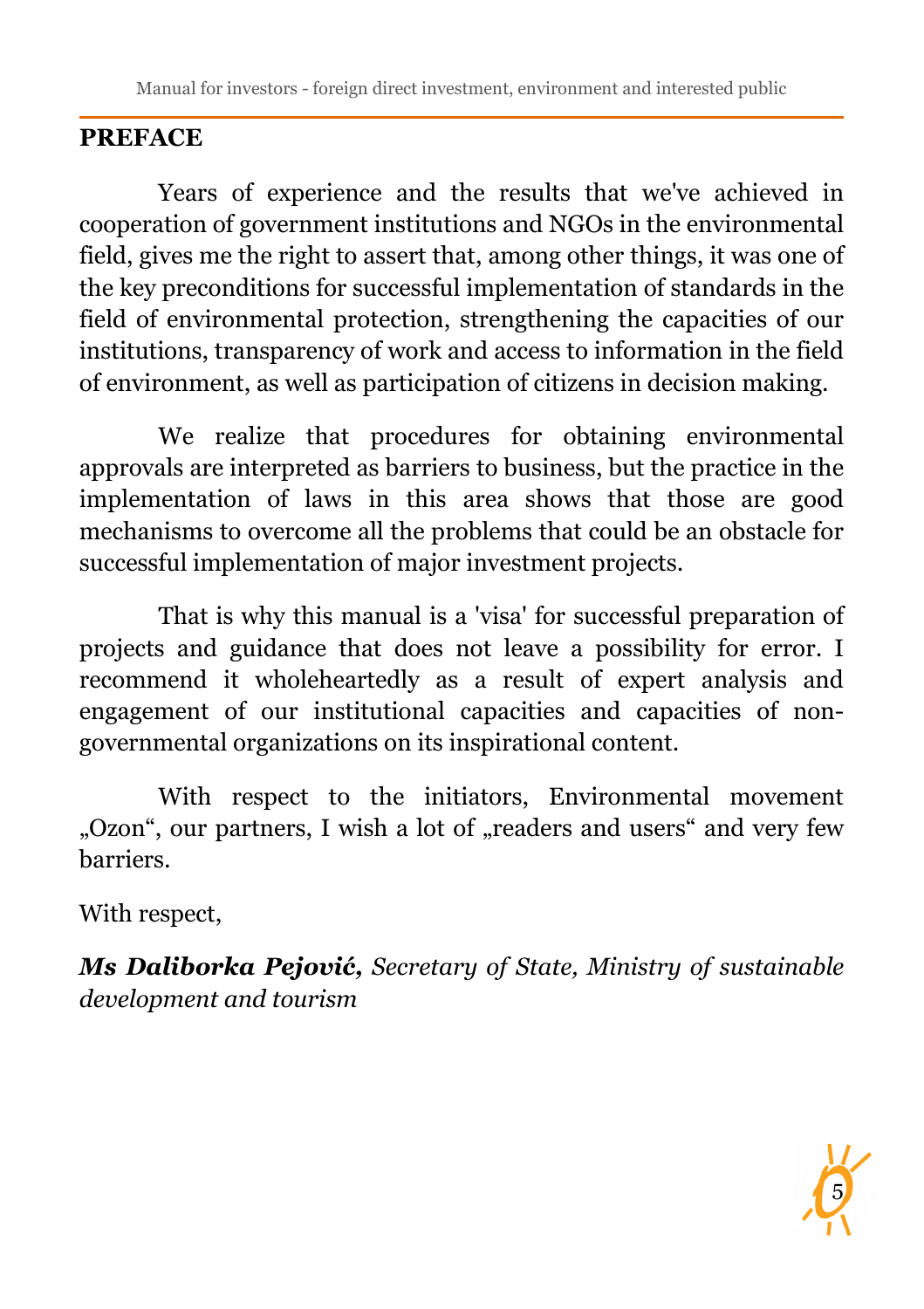#### **INTRODUCTION**

Montenegro as an ecological state, declared by Constitution, must access every process with special sensibility and responsibility to future generations, especially in part of attracting foreign investment as one of the most important assumptions for further development.

Previous experience with foreign investors, mostly negative, as evidenced by examples of privatizations of large systems like Kombinat aluminijuma Podgorica (KAP), should raise the level of caution in the whole society, especially since the consequences of accumulated debts and given garantees are infuencing the quality of the environment, where the citizens of Montenegro live and work.

Recognizing the responsibility of civil society organisations in decision making related to the environment, which is linked with economic development, foreign investments and privatizations, the Environmental movement "OZON" wants with this Manual to contribute to creation of positive business environment for attracting of serious investors, who will see the ecological country not as an obstacle but rather as a vision towards which they will adjust their interests and long-term strategic goals.

Another reason that we can not and do not want to skip, is blaming NGOs, as most active and dominantly most critical segment of civil society, for "chasing away" the foreign investors. In that way some centers of power were trying to justify their wrong decisions, which had negatively affected the quality of life and environment in Montenegro which they deliberately don't want to show to the public precisely expressed in ecological and economic parameters.

The great challenge that we are taking with a sincere wish to use our knowledge and experience for human cause, should affect the stimulation of argumentative public dialogue, or more accurately the wide consultations and involvement of expert and lay pubic in all future.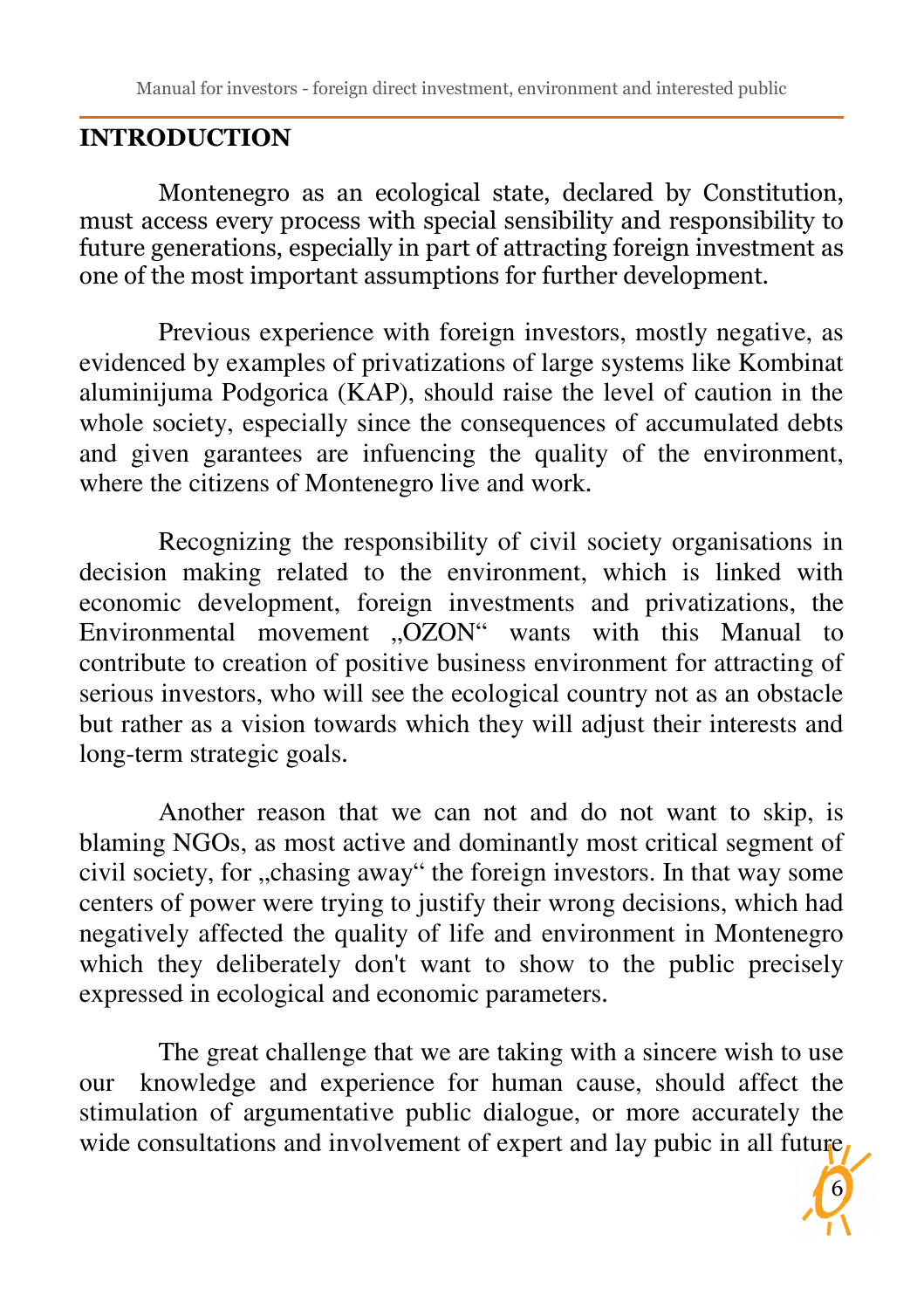development projects or privatizations that will have an impact on the environment.

As an association that publicly advocates the model of proactive institutions that will offer their services to users, rather than create obstacles with procedural and administrative barriers, we hope that this approach will be recognized by decision makers but also by potential foreign investors who want to invest in Montenegro.

The recommendations given in this Manual will provide guidance to all those who really want to listen to the needs of local communities and to make them the first and most important strategic partner, which is for us an undeniable evidence of serious and long-term interest, as well as the sustainability of investments.

Potential investors have a great responsibility and they need to understand the caution that interested public has, especially civil society organisations that protect public interest, because the long period of transition and economic crisis as well as bad experiences do not leave a room for unconditional optimism.

Montenegro has an unused potential but also significant environmental problems that need to be solved for which we need significant foreign investment, and we believe that joint observation of these two factors should be applied in all future projections and planning.

We hope that this Manual will help create a positive climate for investment, particularly in the area of environment, but that will also reduce the space for various abuses and irregularities, which is also essential for the whole society.

*Mr Aleksandar Perović, director of Environmental movement ,,OZON"* 

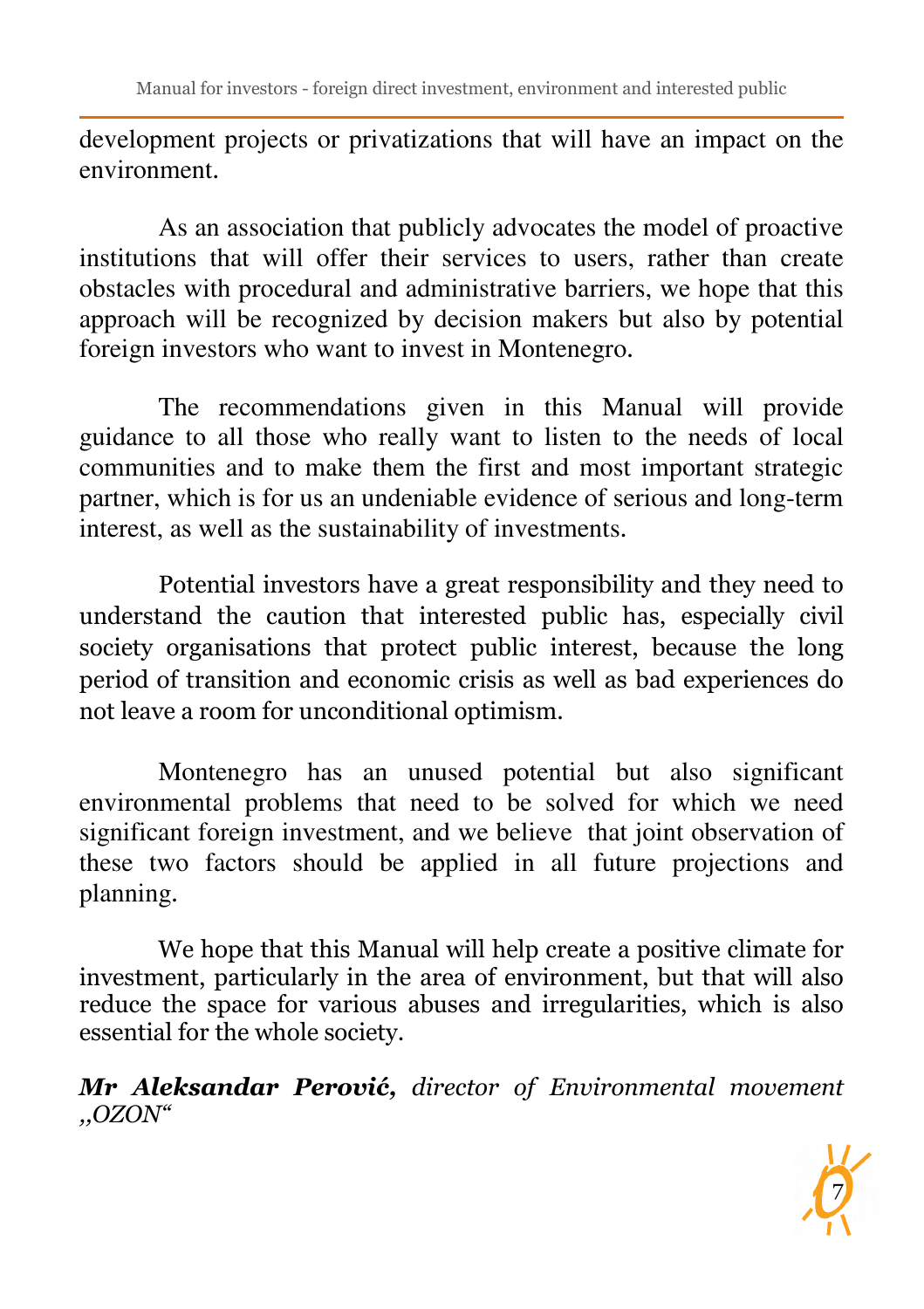### **1. FOREIGN DIRECT INVESTMENT (FDI) AS A WAY OF ENTERING THE FOREIGN MARKET**

Montenegro as one of transition countries, as the rest of our region, is a space that really needs foreign direct investment.

International business engagement is a precondition for survival in global economy, and less one of the alternatives which companies have in modern economic environment.

There are four basic modes of entry into international market: export, contractual transfers, joint ventures and strategic alliances, and FDI.

| <b>Export:</b> indirect export, associated | Joint ventures<br>strategic<br>and           |
|--------------------------------------------|----------------------------------------------|
| export arrangements, direct export,        | alliances.<br><b>alliances:</b> distribution |
| export consortium, Lohn business, leasing  | manufacturers alliances, research and        |
|                                            | development alliances                        |
| <b>International</b><br>cooperation        | FDI: aquisitions, mergers, greenfield        |
| management,<br><b>agreements:</b> contract | invesments                                   |
| manufacturing,<br>assembly<br>contract     |                                              |
| production<br>production,<br>long-term     |                                              |
| cooperation, business and technical        |                                              |
| cooperation, license, franchising          |                                              |

#### **Table 1: Foreign market entry modes**

Source: based on Branko Rakita, "*Međunarodni biznis i menadžment*", 2006

FDI is considered to be the highest level of engagement in the international market. Foreign company through FDI becomes the owner of the entire business or majority of the company, therefore the level of control on international market is higher than in all other methods of international engagement.

There is a difference between FDI, which has control and development function and is therefore always preferable in terms of society and portfolio investment abroad, which has the sole function of

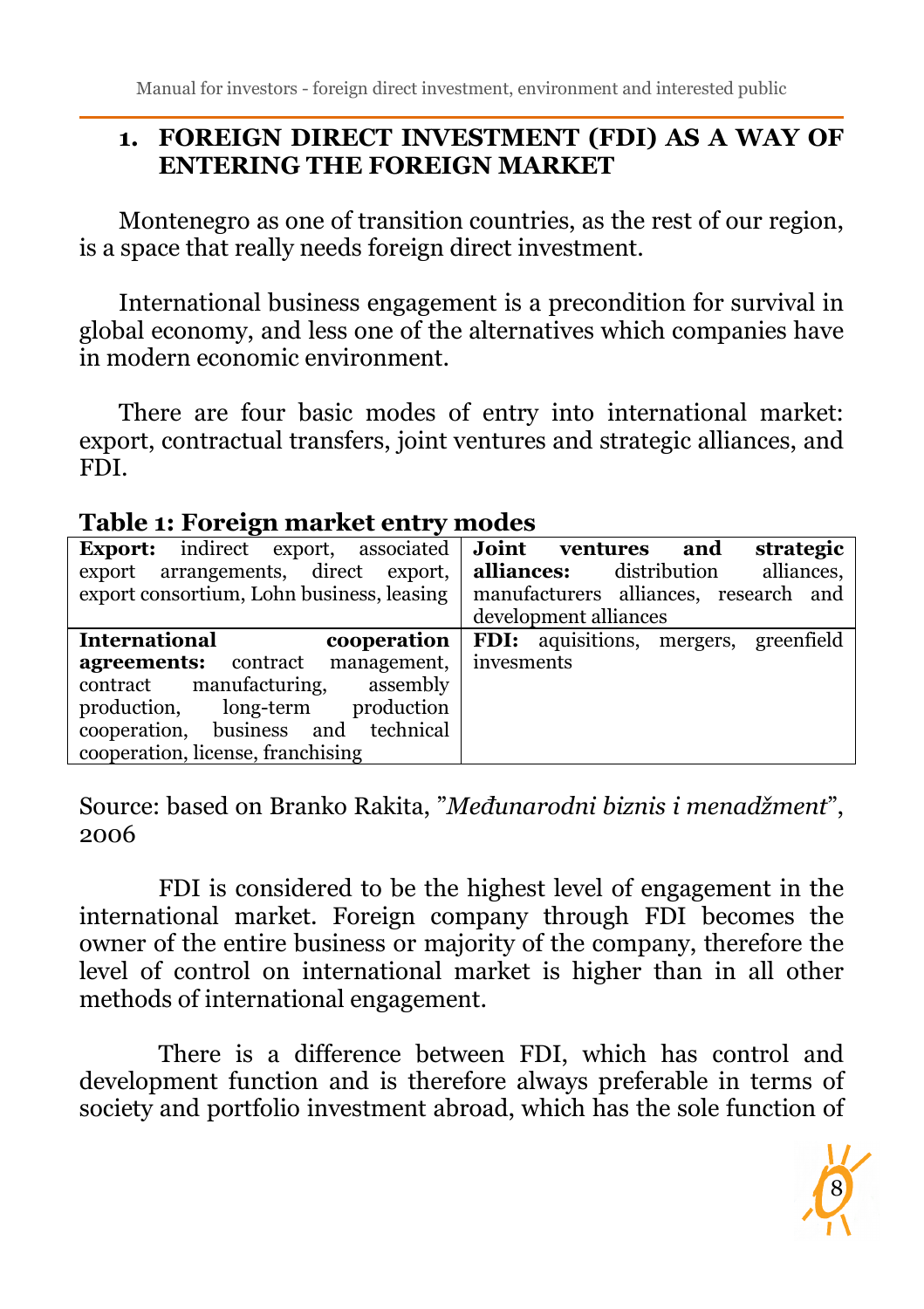achieving return on invested capital, without control of business of the local target company.

FDI is carried out through acquisition or takeover of local company (brownfield investment), merger or amalgamation with local company, or through the creation of entirely new company (greenfield investment).

The factors used for analysis of four modes of market entry that are listed in the table above (export, international cooperation agreements, strategic alliances and joint ventures and FDI) are: control, agent costs, initial investments, market share, technology ownership, imitation risk and political & cultural risk.

| Factor/International<br>mode          | <b>EXPORT</b>                         | International<br>cooperation<br>agreements | SA/JV <sup>1</sup>      | FDI <sup>2</sup> |
|---------------------------------------|---------------------------------------|--------------------------------------------|-------------------------|------------------|
| <b>CONTROL</b>                        | Minimum                               | Minimum/<br>Contract                       | Medium/<br>Significant  | Maximu<br>m      |
| <b>AGENT COSTS<sup>3</sup></b>        | Significant                           | Maximum                                    | Limited                 | Minimu<br>m      |
| <b>INITIAL</b><br><b>INVESMENTS</b>   | Minimum                               | Minimum                                    | Limited/<br>Significant | Significa<br>nt  |
| <b>MARKET SHARE</b>                   | $\overline{\text{Minimum}}$<br>Medium | Minimum/<br>Medium                         | Medium/<br>Significant  | Significa<br>nt  |
| <b>TECHNOLOGY</b><br><b>OWNERSHIP</b> | Own                                   | In<br>own<br>country/Contract              | Transferred<br>to       | Own              |

**Table 2: Factors for analysis international market entry modes** 

1 SA-Strategic alliances, JV-Joint Ventures

2 FDI-Foreign Direct Investments

 $\overline{a}$ 

3 Agent costs arise when the interests of agents are in conflict with the interests of principals.

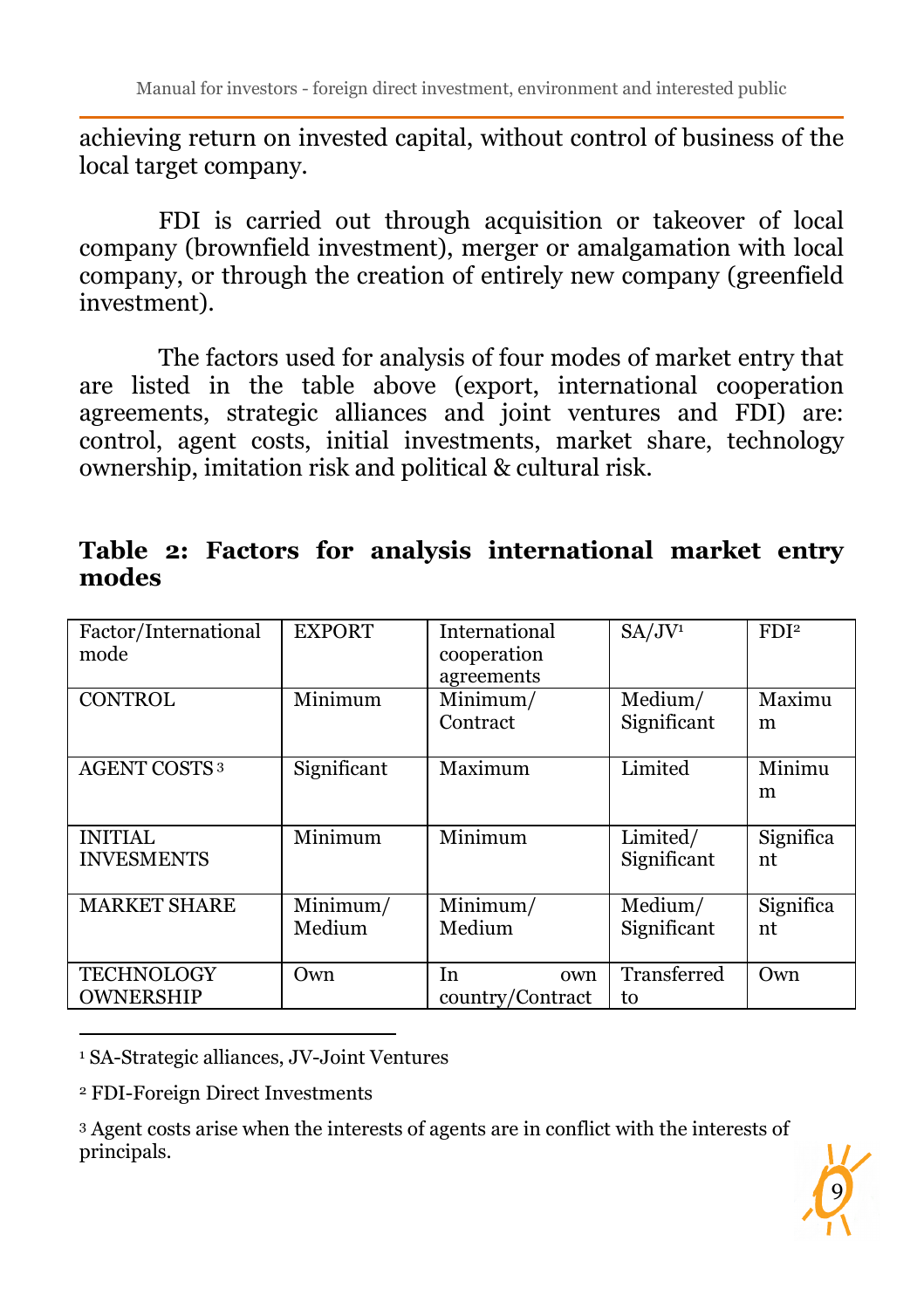|                                                        |         |             | JV/defined<br>in contract |                 |
|--------------------------------------------------------|---------|-------------|---------------------------|-----------------|
| <b>IMITATION RISK</b>                                  | Limited | Significant | Limited/<br>Significant   | Minimu<br>m     |
| <b>POLITICAL</b><br><b>AND</b><br><b>CULTURAL RISK</b> | Minimum | Minimum     | Limited/<br>Significant   | Significa<br>nt |

We will explain below each of the above terms. The control that manufacturer has in international market is being increased by transformation from export to FDI. Also, the higher return on investment that is associated with higher risk is expected with the increase of the control. Therefore, it becomes clear why the companies choose FDI abroad: more control brings higher yields. However, as noted, higher risk that is associated with higher yields means that the company has to be very careful in risk management in order to realize benefits from an increased degree of control in the international market.

Agent costs are related to the costs that arise when the interests of the agent (agent, distributor, etc…) are in conflict with the interests of principal, i.e. company that hired an agent (e.g. an exporter). Agent costs are decreasing as we move to more complex forms of international engagement. The reason is very simple: the company is increasing the scope of activities that are carried out internally within their own system, and then by increasing control over the business it reduces the risk of conflict of interest by external parties that are not part of the company (like agents). <sup>4</sup>

Since each control is connected to specific investments, the level of investments increases with greater control, i.e. from less to more complex international market entry modes. Investments are lowest



<sup>4</sup> Agent costs are a very complex area, not only in business literature but also in finance literature, so we believe that those who are interested for this concept should further investigate both sources: business and finances (especially the area of international finances)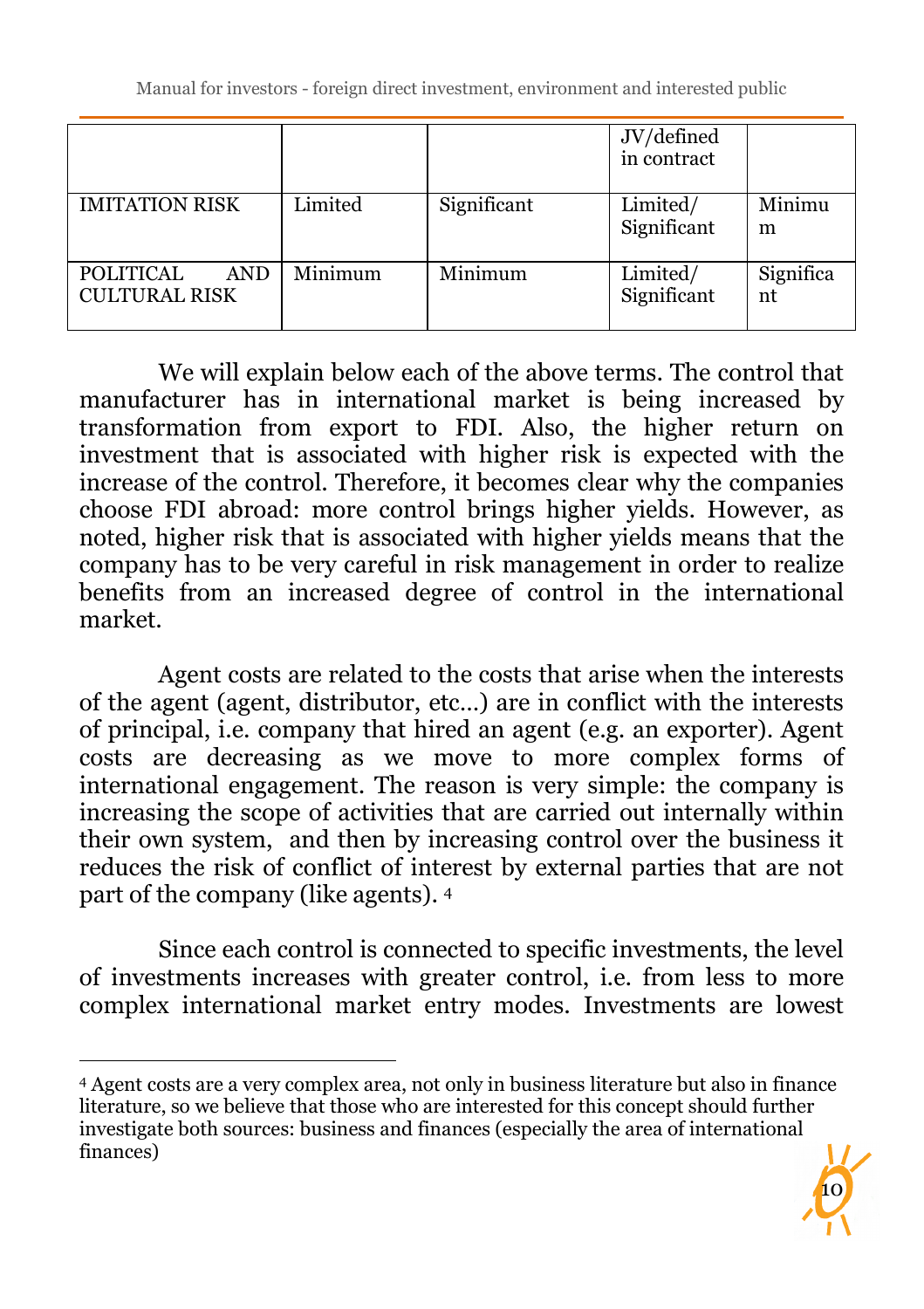when the company exports or rents technology (license) and the highest when it decides to manage their own company abroad. Investments are not limited to necessary manufacturing investments but also investments in marketing and personnel.<sup>5</sup>

Market share as one of primary motives for greater engagement abroad, should be accompanied by an increase in the degree of complexity of the international market methods. It is necessary to conclude that market share is a parameter of success, not a goal in itself. If larger market share does not bring an increase in profit, the strategy that relies only on this parameter does not bring long-term benefits. Market share is limited when the firm exports and increases through investing in sales or production operative division abroad, because the company becomes more flexible and better equipped to meet the challenges of local market and cultural environment.

Technology ownership is an important factor because it opens the field of imitation risk of a particular technology. Risk is the lowest when the company controls technology within its enterprise. It is interesting to note that license agreement is considered to be the most risky in terms of imitation, because it involves transfer of technology information. Therefore, it is particularly challenging to properly define the contract and prevent the possibility of potential theft of technology.

Political risks are related to the risk of war, terrorism, nationalization, anti-globalization movements etc. Cultural risk is observed primarily in relations among the employees who belong to different cultures, as well as in the role that company wants to have in local community. Political and cultural risk increases with the transition to more complex forms of international engagement. The lowest risk is when company indirectly exports, and the highest when the company has a direct ownership of assets abroad (foreign direct investment). With increasing cultural risk it is necessary to include the cultural specificities in every management decision related to business



<sup>5</sup> Personnel problem is becoming more complicated depending on whether the enterprise has to transfer existing staff from headquarters or it may hire local staff. Knowledge on local culture is a nesessary element of solution to this problem.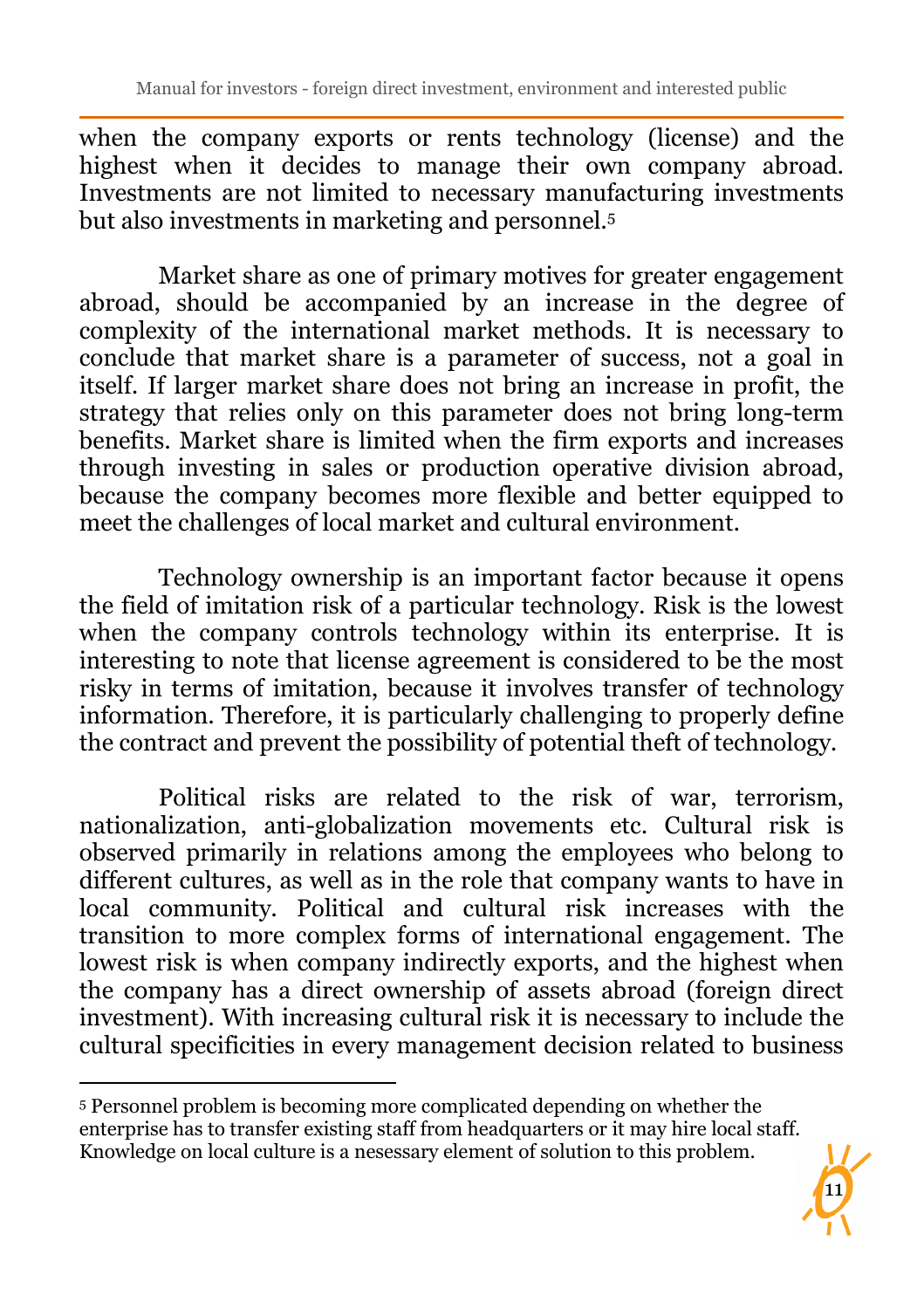in the international market. It is especially important to understand the specificities of the cultural milieu in the country where FDI is placed.

#### **1.1. THE CHALLENGES OF INTERNATIONAL ACQUISITIONS**

As one of the FDI methods, it is very important to talk about acquisitions or takeover. Acquisition is a process of buying and selling of economic entities. On the other hand, international acqusition is specific because of change of ownership over the target company (target company or the subject of the acquisition) in favor of the foreign buyer's company. Stages in acquisition process have a number of characteristics. Each international acqusition process has following stages with reference problems:<sup>6</sup>

- **Stage 1:**
- $\triangleright$  Strategic review
- Constituent search
- $\triangleright$  Access

## **Stage 2:**

- $\triangleright$  Draft conditions
- $\triangleright$  Diagnostic study (due diligence)
- **Stage 3:**
- $\triangleright$  Negogations on bying and selling
- $\triangleright$  Conclusion
- **Stage 4:**

 $\overline{a}$ 

 $\triangleright$  Procedures after the conclusion

Stage 1 should define the goal of the acquisition. Basically, any idea for the acquisition is the desire to increase the value of buyer's company, risk dispersion or management challenge. Acquisition is an instrument to achieve the strategic goals of the company. On this basis,



<sup>6</sup> Peter Howson, "*Due diligence*", Masmedia, Zagreb, Croatia, 2006, p. 12.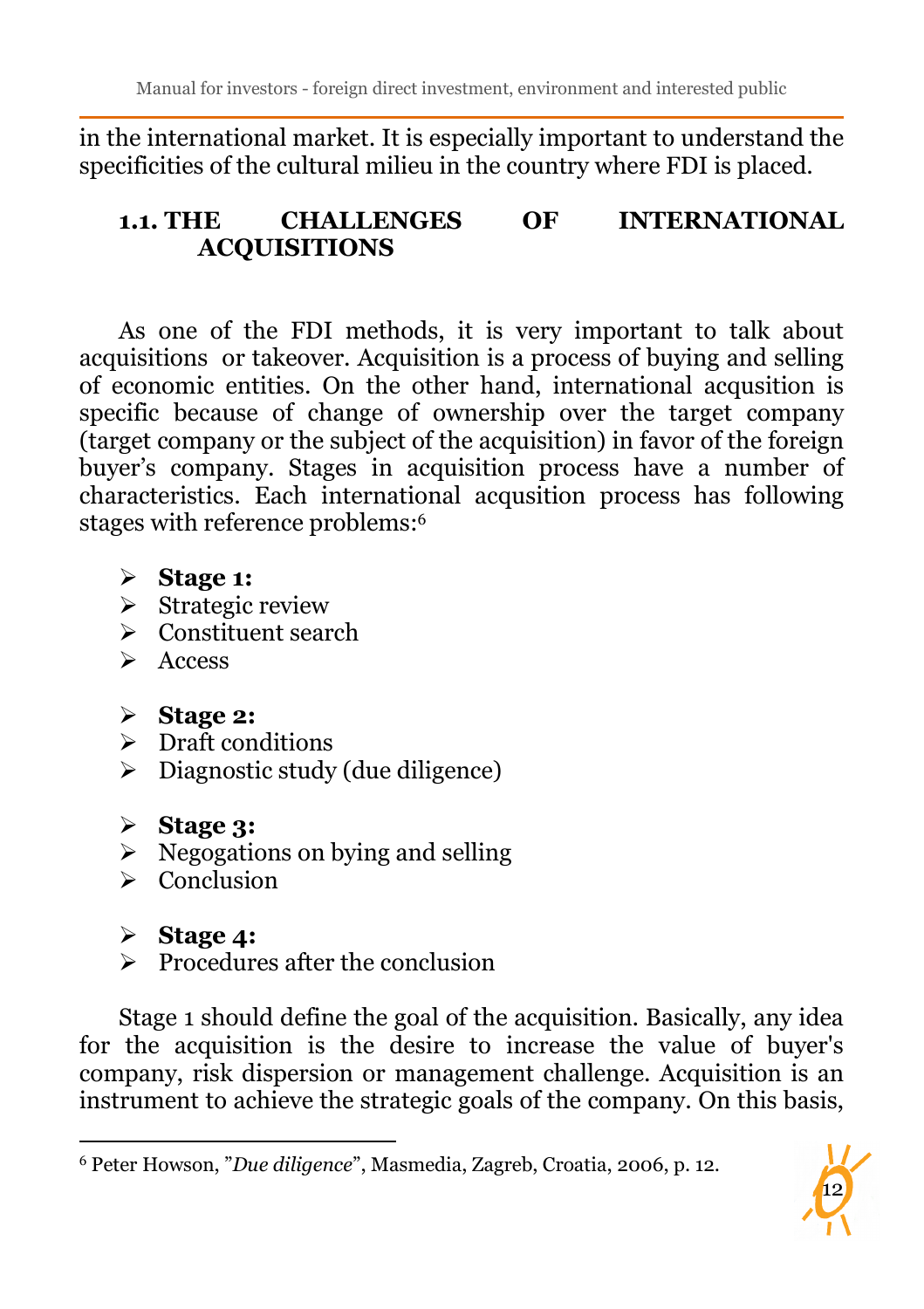the acquisition proposal should be directed to the basic reason for the existence of company, which is an increase of the capital for the jointstock companies. That is why the so-called strategic review should explain the relationship between potential acquisition and realization of strategic goals of company. This is followed by a search for the 'ideal' target company, ie. subject to acquisition. The search is impossible without pre-defined selection criteria, which, in their own way, contribute to the achievement of the strategic goals of buyer's company. After the criteria are defined, it is necessary to 'filter' every potential target company by certain criteria and rank it in relation to other acquisition candidates. The essence is that only those companies whose purchase increases the value of buyer's company have a strategic logic. Accessing a potential target is possible after perceiving mutual interests, which can often last a long period of time.

Stage 2 of international acquisition consists of defining the draft conditions and the subsequent 'due diligence' of potential target company. It is important to point out that the draft conditions is a nonbinding document that aims to define the basis of common interests. Diagnostic study or 'due diligence' is assessment of acquisition's quality of all areas listed in the table below<sup>7</sup> :

| Subject     | <b>Examination field</b>                                                                           | <b>Required results</b>                                                                                     |
|-------------|----------------------------------------------------------------------------------------------------|-------------------------------------------------------------------------------------------------------------|
| Environment | Obligations arising from<br>headquarters of cusomer<br>and process, compliance<br>with regulations | Potential obligations, the<br>nature and expense of<br>actions to limit<br>such<br>obligations              |
| Finance     | Verification of historical<br>data.<br>review<br>of<br>and<br>management<br>composition            | Confirm existing profit.<br>Provide<br>basis<br>a.<br>for<br>evaluation                                     |
| Law         | spotting<br>Contracts,<br>problems                                                                 | Guarantees<br>and<br>compensations,<br>verification of all existing<br>agreements and purchase<br>contracts |

**Table 3. Areas of "due diligence" (diagnostic study)** 

7 Peter Howson,"*Due diligence*", Masmedia, Zagreb, Hrvatska, 2006, p.p. 19 – 20.

.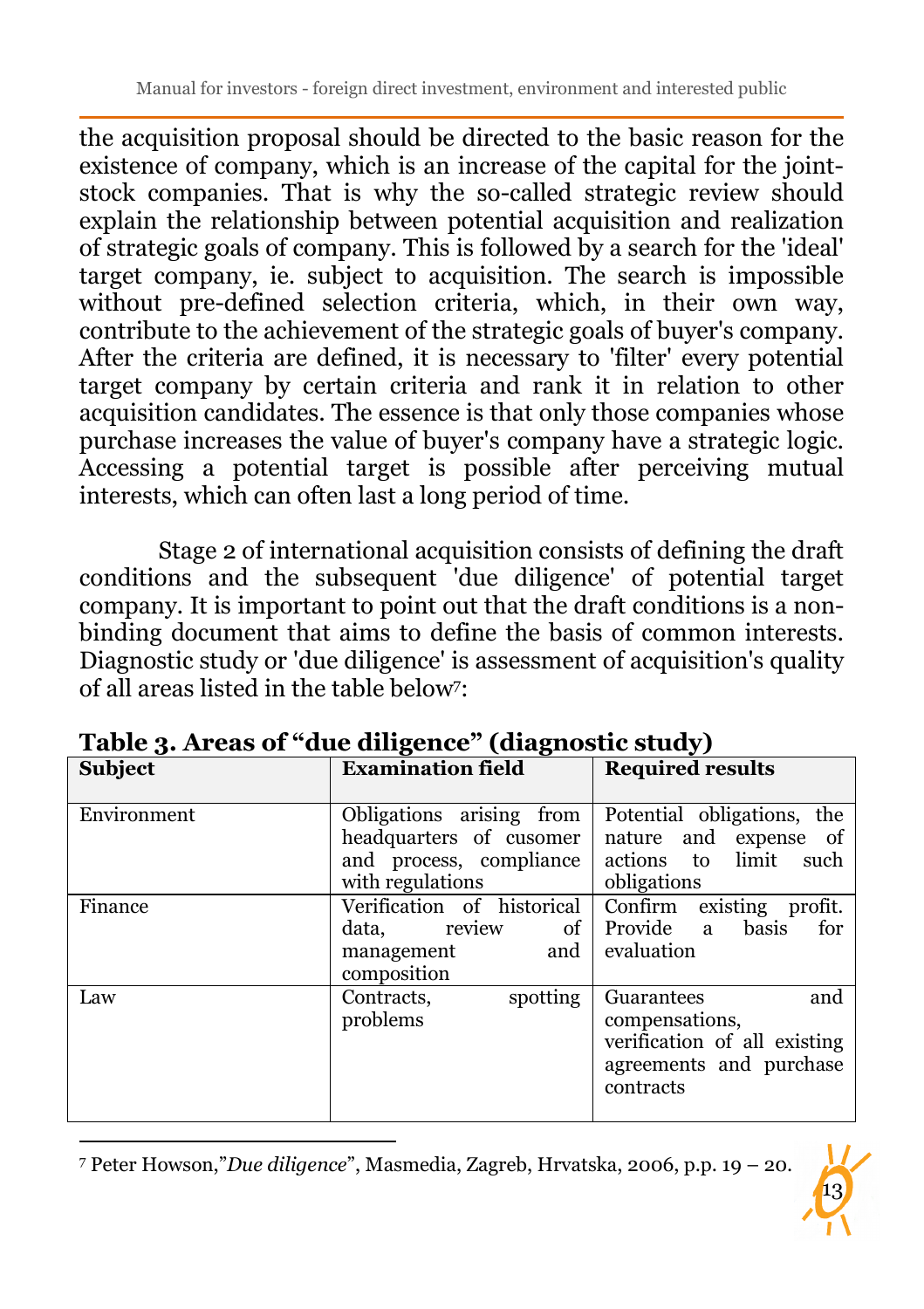| Commercial                                 | Market<br>dynamics,<br>competitive<br>position<br>of<br>target<br>company,<br>commercial odds of target<br>company                   | Future profit, development<br>of integrated business<br>for<br>strategy,<br>input<br>assessing                                                                                                                                                                                                                                                 |
|--------------------------------------------|--------------------------------------------------------------------------------------------------------------------------------------|------------------------------------------------------------------------------------------------------------------------------------------------------------------------------------------------------------------------------------------------------------------------------------------------------------------------------------------------|
| Human<br>and<br>resources<br>culture       | Composition of the labor<br>employment<br>force,<br>conditions,<br>degree<br>of<br>responsibility<br>and<br>motivation, organization | Detection of obligations in<br>employing, assessment of<br>potential costs of human<br>resources and risks<br>at<br>of<br>work,<br>conclusion<br>emphasis<br>human<br>on<br>resources issues that need<br>to be solved during the<br>integration,<br>culture<br>evaluation,<br>and<br>costs<br>planning of personnel<br>changes after the deal |
| Management                                 | Quality of management,<br>organizational structure                                                                                   | Identify key issues in the<br>integration, display of new<br>organizational structure<br>after the integration                                                                                                                                                                                                                                 |
| Pensions                                   | Different pension plans<br>and assessment of plans                                                                                   | Reducing the risk of lack of<br>money                                                                                                                                                                                                                                                                                                          |
| Tax                                        | Existing taxes, duties and<br>arrangements                                                                                           | Avoid any unanticipated<br>liabilities,<br>optimal<br>tax<br>position<br>integrated<br>of<br>business                                                                                                                                                                                                                                          |
| technologies<br>Information<br>and systems | Business, ownership and<br>appropriateness<br>οf<br>technology                                                                       | The possibility of system<br>integration<br>and<br>related<br>costs. Plans for operational<br>efficiency<br>and<br>competitiveness                                                                                                                                                                                                             |
| Technology                                 | Business, ownership and<br>appropriateness<br>οf<br>technology                                                                       | Value and sustainability of<br>production technology                                                                                                                                                                                                                                                                                           |
| Production                                 | Production<br>techniques,<br>validity<br>of<br>existing<br>technology                                                                | Technical<br>threats,<br>maintaining the existing<br>methods, the possibility of<br>improving,<br>necessary<br>investments                                                                                                                                                                                                                     |

 $14/14$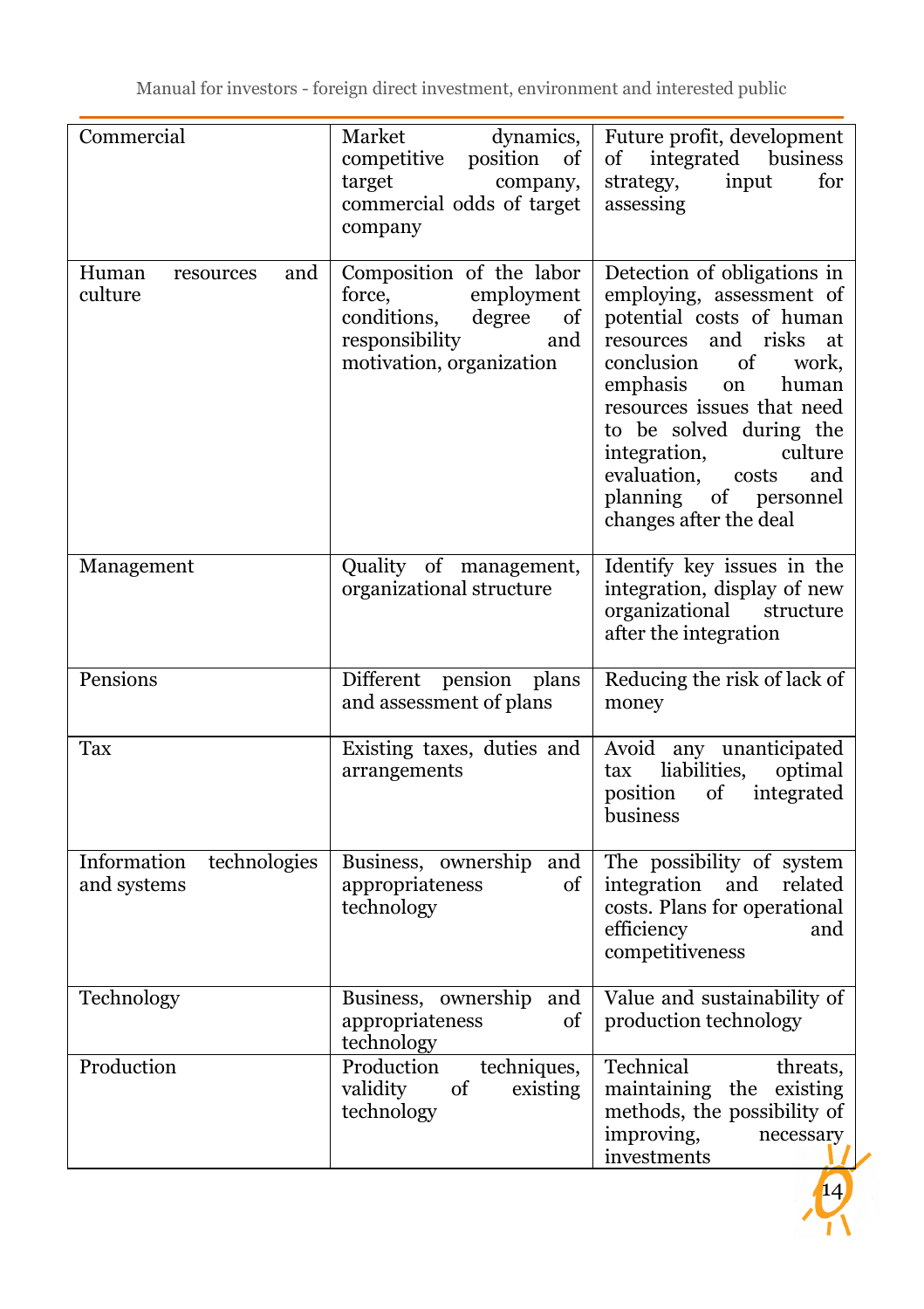| Intellectual property | Validity,<br>duration<br>and<br>protection of patents and<br>other intellectual property                                                                  | of<br>Expiration<br>the<br>deadlines,<br>impact<br>and<br>expense                                                                                                                                                           |
|-----------------------|-----------------------------------------------------------------------------------------------------------------------------------------------------------|-----------------------------------------------------------------------------------------------------------------------------------------------------------------------------------------------------------------------------|
| Property              | Documents, land registry,<br>lease agreements                                                                                                             | Confirmation of holders of<br>property rights, property<br>evaluation and costs                                                                                                                                             |
| Anti-monopoly         | Differently regulated<br>fulfilment of requirements<br>at the state level, level of<br>market development,<br>exchange of information<br>with competitors | Merger control<br>and<br>declaration of competence,<br>assessment<br>of<br>antimonopoly risk because<br>of the activities of target<br>company, the evaluation of<br>legal feasibility of the<br>contract of target company |
| Insurance/risk        | Present, future, and most<br>important, pass business<br>exposure. The<br>structure<br>and the expense of existing<br>programs                            | Cost benefit analysis of<br>risk retaining in relation to<br>its transmission                                                                                                                                               |

Source: Peter Howson, "*Due diligence*", Masmedia, Zagreb, Croatia, 2006, pp. 19 - 20

Stage 3 can begin only when the buyer company has understood charasteristics of potential seller i.e. target company and when on basis of diagnostic study has established a critical mass of interest for further negotiations. Stage 3 is based on negotiations and conclusion of job after successful completion of negotiations.

Diagnostic study is 'filler' topic for negotiations, because in Stage 2 risks that need to be negotiated are identified. Previously well done 'homework' is certainly a basis for successful negotiations in the due diligence of potential seller, i.e. target company. Since the price is also subject of acquisition, which is the end result of negotiations, basically a result of informative preponderance of buyer or seller, it is clear why we can't affect well its level without diagnostic study. In this stage it is important to point out that the trust between buyer company and target company that was gained during the negotiations should be transferred to management teams, which will manage post-acquisition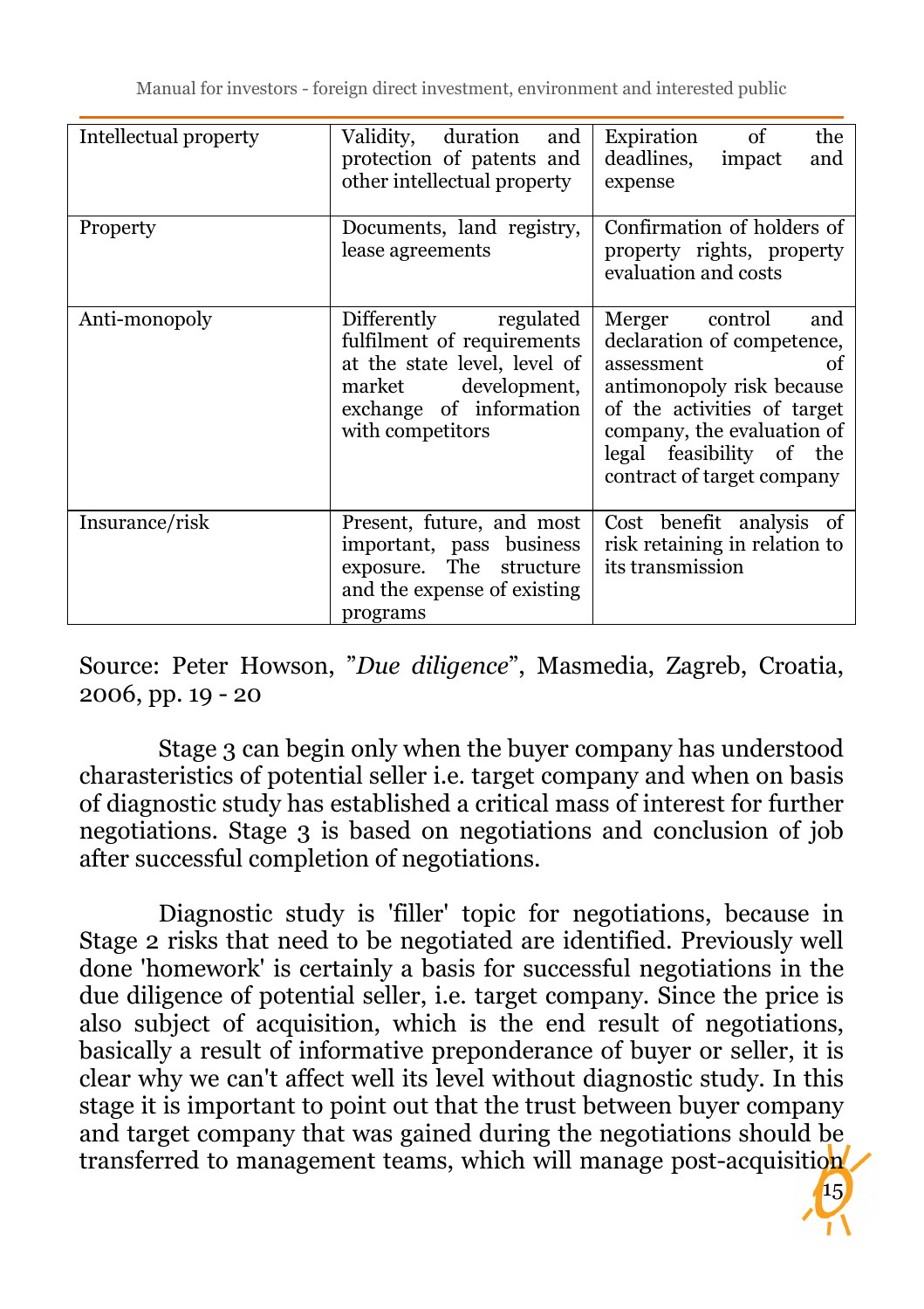stages. Therefore, it is positive to include management that will manage post-acquisition stage in negotiations, in order to act preventively on informative asymmetries between negotiators and those who will take the stage after the conclusion of the acquisition. Only when the negotiations are completed, a purchase contract is signed with specified conditions of transfer of property and other elements that will follow after the acquisition process.

Stage 4 deals with all procedures after the conclusion of purchase business i.e. primarely the management of target company and desired integration with buyer company. Acquisitions are much more challenging in terms of integration than mergers, which essentially involve complete merging in one organization that doesn't allow creativity in integrations. Acquired company is managed in this stage, and this leads to many challenges of post-acquisition management in all company sectors. In all operations it is necessary to make adjustments to quality control of products and services, stricter selection of buyers and suppliers, more efficient management of all resources, greater costs control, greater respect for the principles of modern marketing and information technology. It is particularly important to increase the overall business transparency and concern for employees.

#### **1.2. SOCIALLY USEFUL METHODS TO INCREASE FDI IN MONTENEGRO**

How to continue or strengthen growth trends of FDI in our country? Generally, there is an agreement on important national factors to attract FDI, which are:

- $\triangleright$  Political stability and low political risk,
- $\triangleright$  Macroeconomic stability,
- $\triangleright$  High level of European integration
- > Established relations with the World Trade Organization, attractive and transparent tax system,
- $\triangleright$  Reformed banking and legal system,

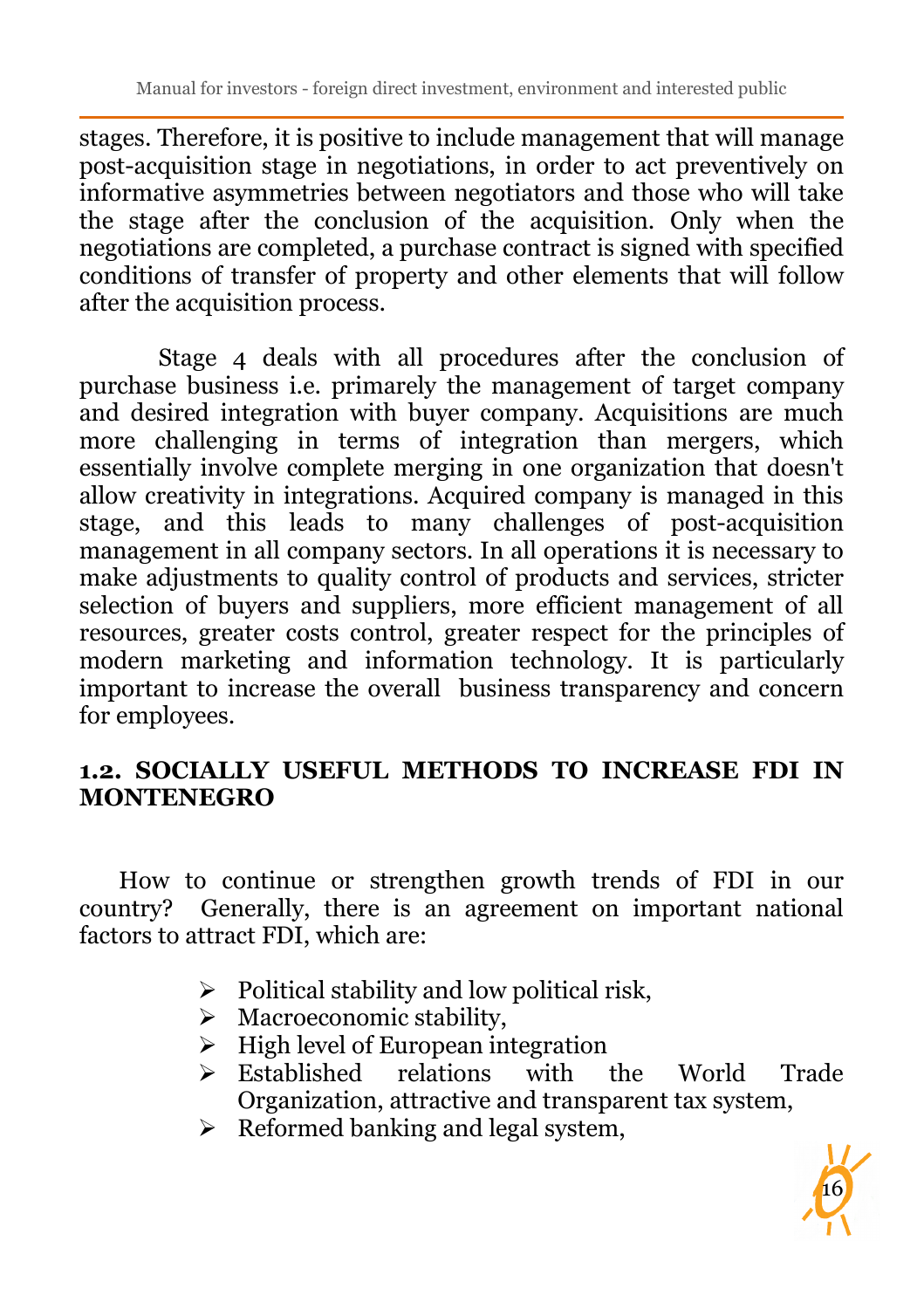- $\triangleright$  Presence of international banks and companies for insurance of investments,
- $\triangleright$  Fast and efficient judical system,
- $\triangleright$  Equal treatment for foreign and domestic investors,
- $\triangleright$  Liberalized export-import regime,
- Free transfer of goods/ services/ knowledge/ people within the region,
- $\triangleright$  Available skilled labor force and clearly defined working relations,

17

 $\triangleright$  Preserved environment.

All these factors with special emphasis on environmental protection are very important and they are being assessed during every investment decision for potential acquisition or a greenfield investment. Foreign investor should see his presence in Montenegro as a long-term thing and respect the environment, in order to be considered as socially responsible and welcome to our community.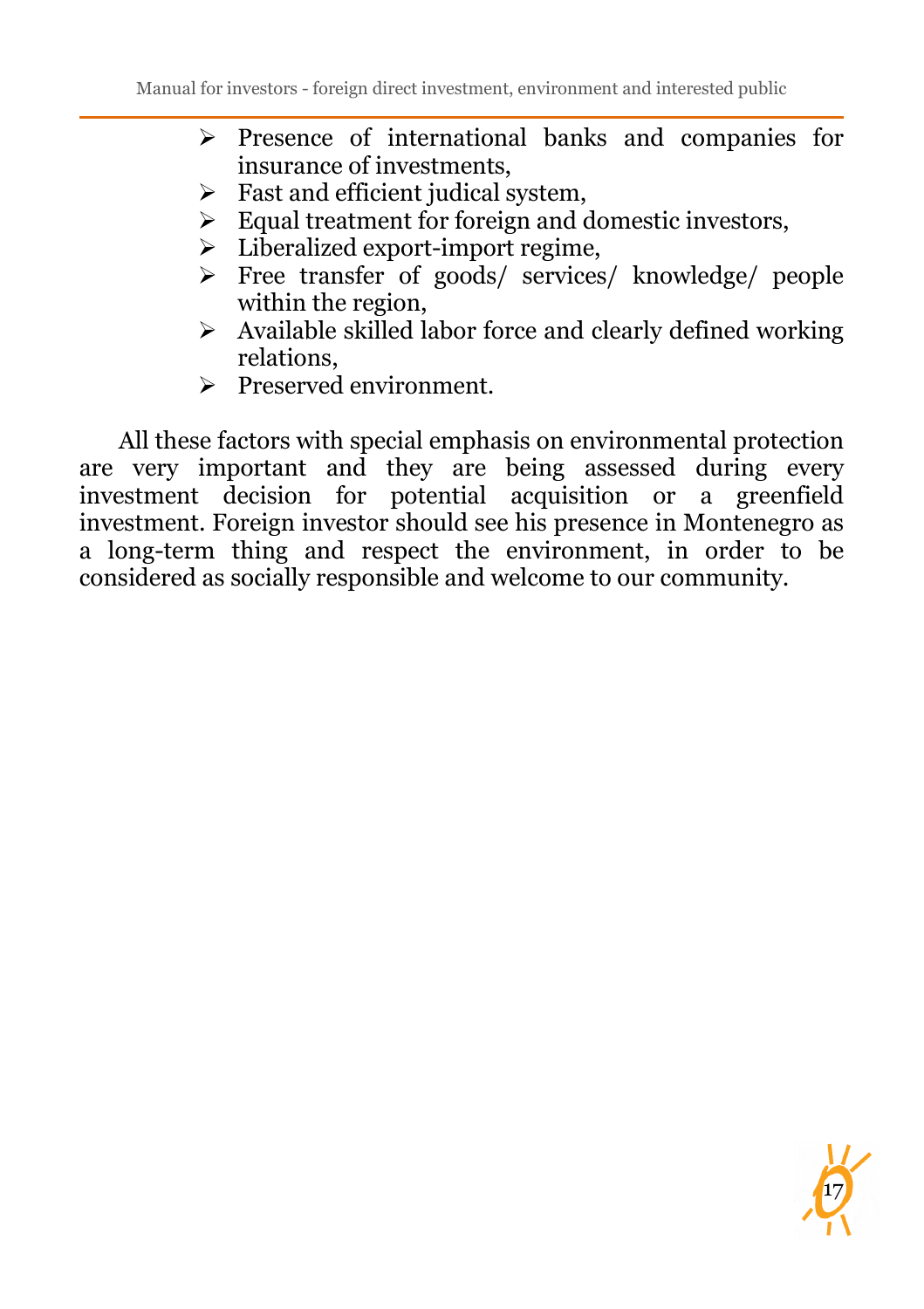## **2. SOCIO-ECONOMIC IMPACT OF INVESTMENT IN THE LOCAL COMMUNITY**

Transition countries at the beginning of 80s and 90s of the twentieth century entered the privatization and reforms whose ultimate goal was creation of the market economy with full economic and social efficiency, respect for private initiative and free market principles. Due to the lack of own funds transition countries are forced to rely on different types of foreign investment, and at the same time to fulfill a number of conditions in order to attract investors.

Among the many effects that foreign direct investment (FDI) is causing, certainly the most important for us is their development potential. It is, without any doubt, important and empirically confirmed. More significant question is its utilization. We also must bear in mind that not all effects of FDI in the host country have to be positive. This leads us to necessity of knowing the effects of FDI, as well as the need for measured and selective state policy and development strategies of local companies.

Local communities must take into account the negative consequencies of the process of internationalization of business. Antiglobalists cited exploitation of labor as an argument against influx of foreign investments. Transnational companies engaged in laborintensive industries, as a rule, decide to invest the capital in countries with the lowest wages, where labor law is not regulated or applied. "*Under the influence of foreign capital, especially when it comes to direct investment, the economy evolves according to the needs and interests of foreigners, and no account is taken of the national objectives of economic and social development"8.* Because of these concerns, policymakers are required to prevent distortion of domestic economic structure with appropriate decisions and to direct activities of multinational companies towards the achievement of national macroeconomic objectives.

 $\overline{a}$ 

<sup>8</sup> Jovanović Gavrilović, P., *Međunarodno poslovno finansiranje*, Belgrade, Faculty of Economics, 2004, p. 161.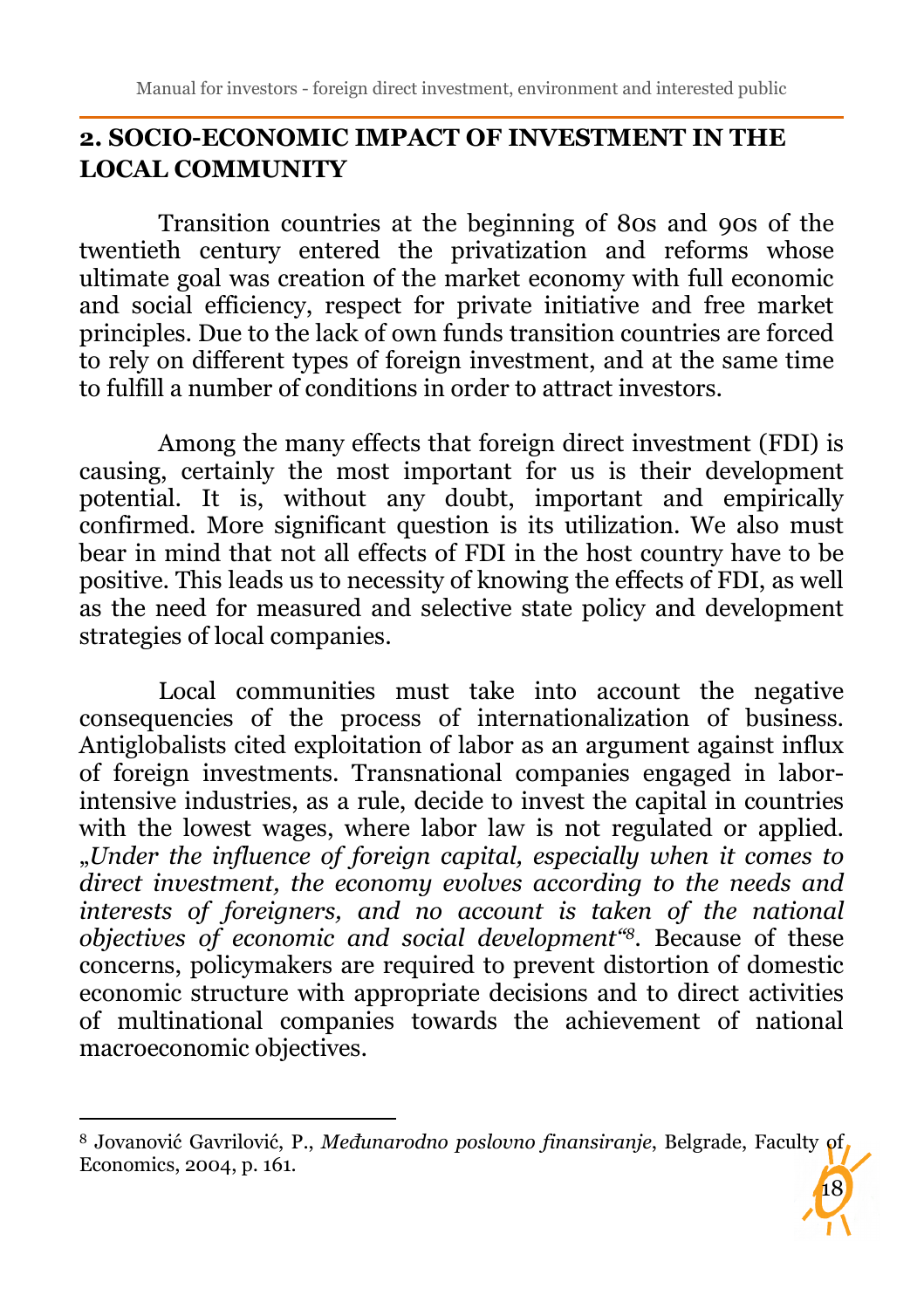Invesments affect transition processes in country towards a market economy directly and indirectly. Those investments that are related to economic growth in key industries, market and the development of trade relations and technology transfer have a direct influence. Indirect impact is reflected in the construction of institutional systems of these countries, encouraging the privatization process and creating conditions of competition.

The impact that FDI has on development potential in the community is great. Whether and to what extent it will be used, depends on many factors, but also on the skills of host country. Some of impacts that FDI has, are:

- $\triangleright$  Building and maintaining the general level of business activity and thus preventing stagnation or recession;<sup>9</sup>
- Development of certain industries or maintenance of their production level and development of less developed regions. Foreign direct investment usually initiates development of new economic activities that were not present in the host country, which encourages further economic development of the country.
- $\triangleright$  Gaining new knowledge and technologies. Foreign investment involves launching of brand new business abroad, and in order to achieve this it is necessary to transfer technology to a country where they decide to invest.<sup>10</sup>

<sup>10</sup> It is technical knowledge and skills in marketing and management, which ultimately improves the business of entire national economy, because domestic economic entities are trying to look up to their rivals.



<sup>9</sup> By hiring local labor in branches the unemployment rate is being reduced and income of households is being increased. A better inflow in health and pension funds as well as in the budget of local community is achieved by calculation and payment of taxes and contributions on wages of new employees.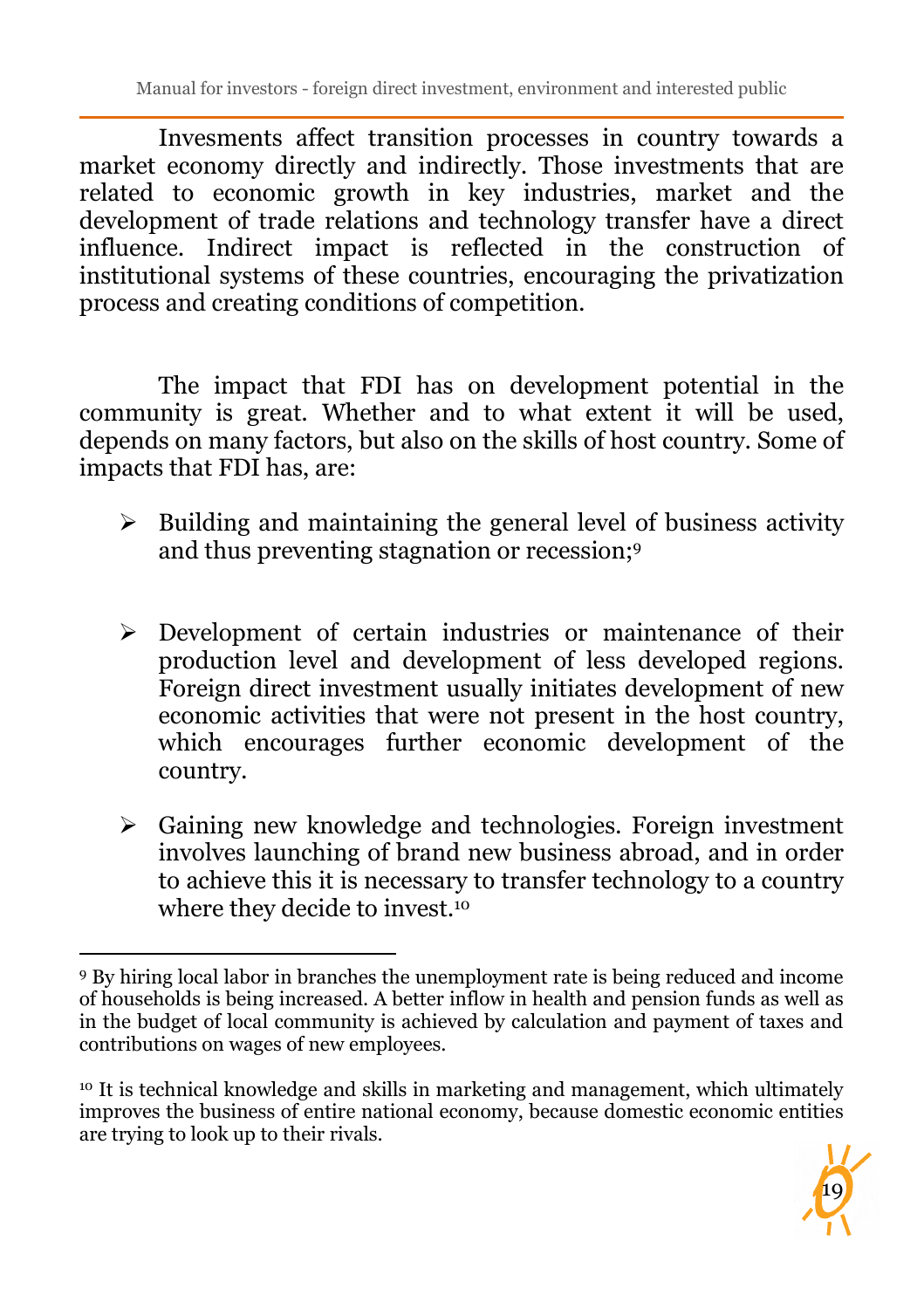- $\triangleright$  Connecting and involving of local companies in international technological, manufacturing and distribution networks. Countries with small and underdeveloped markets are not able to start production marked by significant fixed costs, so foreign investment allows the host country to put its economy on trial in industries with high level of production and high fixed costs.
- $\triangleright$  The newly built capacities provide immediate and better supply of the domestic market. Surpluses are exported, and in this way the image of the host country is improved.
- $\triangleright$  Growth in production due to the inflow of FDI often leads to an increase of employment. However, the long-term impact on the formation of human capital is much more important and it is achieved by adopting of new skills and knowledge, new forms of organization and management.
- FDI may lead to modification of the technological base of country and reduction of the technological gap in regard to developed countries. At the same time, the government's policy of attracting FDI can significantly affect the intensification of industrialization of the country and raising the technological level of production.

It is necessary to make our country attractive as ultimate destination for foreign capital which would be a significant source of economic development, modernization, growth in production, employment and income. They also have great political and economic importance because they give a signal to others that the country has specific performances and economic future, and that investment can prove to be profitable. At the same time, every investment increases the chance for new ones and improves the image of the country. It should be noted that investors first decide in which specific country they will invest their capital and then they choose the local community where they will start the production, build a distribution center or other facility.

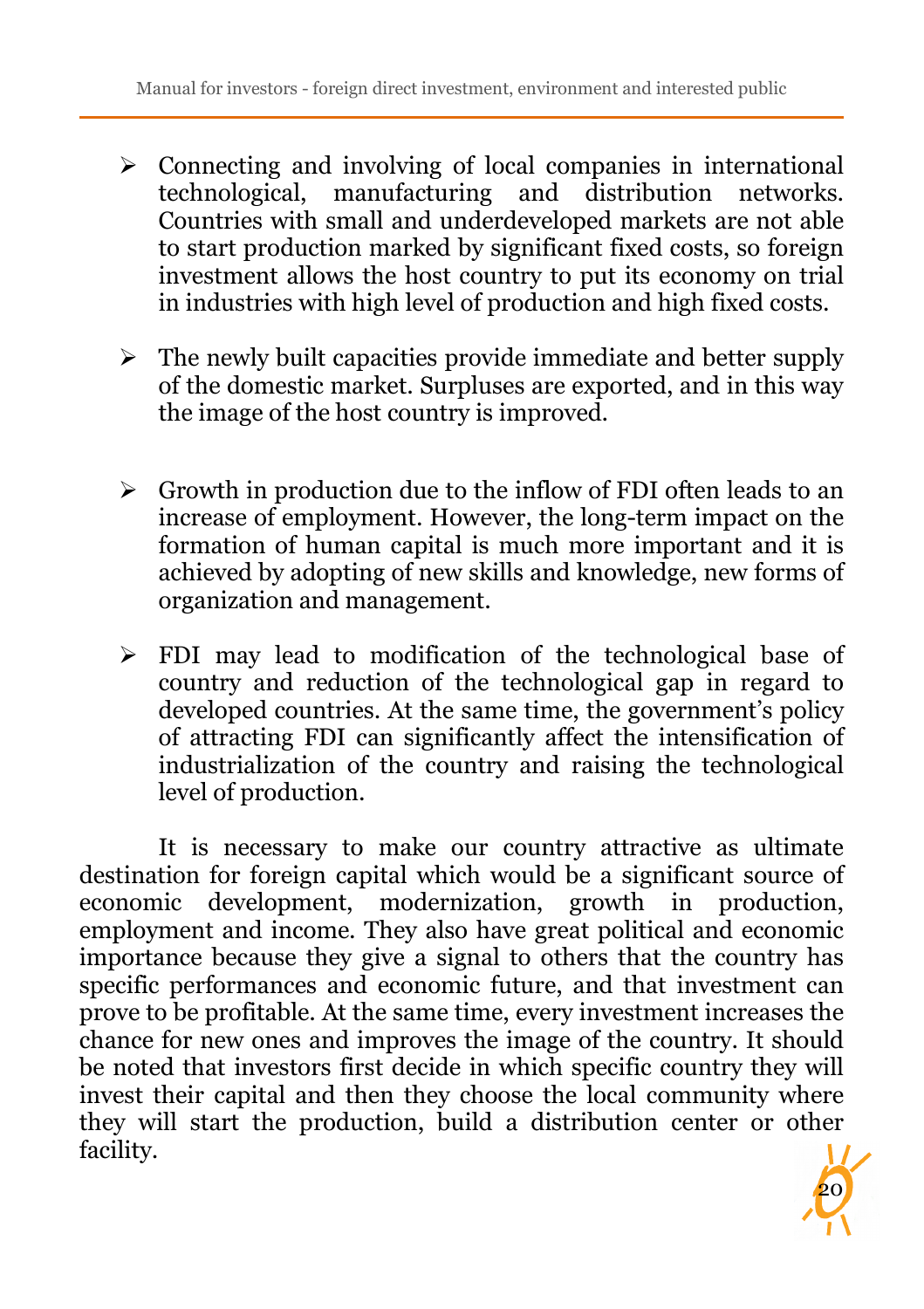#### **2.1. MOTIVES FOR INVESTING AND THEIR DIRECTING**

Determinants of FDI trends are numerous and can be viewed from two perspectives: from the perspective of investors' interest and from the standpoint of the beneficiary country.

Generally speaking, to realize the investment there should be a rational connection i.e. strategic fit between the investor and investee in the receptive country. Although the following list can not cover all the motives for investing in our region, motives can be grouped:

I. Market motives

 $\overline{a}$ 

- II. Efficiency motives
- III. Financial acquisition motives

I. Within the market motives, which are the most common<sup>11</sup>, it could be performed the following division:

1. One of the motives for investing in our region is unique CEFTA market, which includes all the countries of the former Yugoslavia, except Slovenia and Croatia, which are members of the European Union, with the addition of Moldova. CEFTA is Central Europe Free Trade Agreement, and all the EU members in this area, as Bulgaria, Romania, Croatia (up to 01.07.2013.) and Slovania belonged to it. Entering the region market through acquisition, the most efficient way to export to other states in the region is without paying customs, provided that the location of production is chosen in an optimal way. It is particularly important for international companies to "win" this region prior to competition.

<sup>&</sup>lt;sup>11</sup> "OECD Investment Policy Reviews: Slovenia", January 2002. framework of the OECD's centre for Co-operation with Non-Members, Secretary General of the OECD.

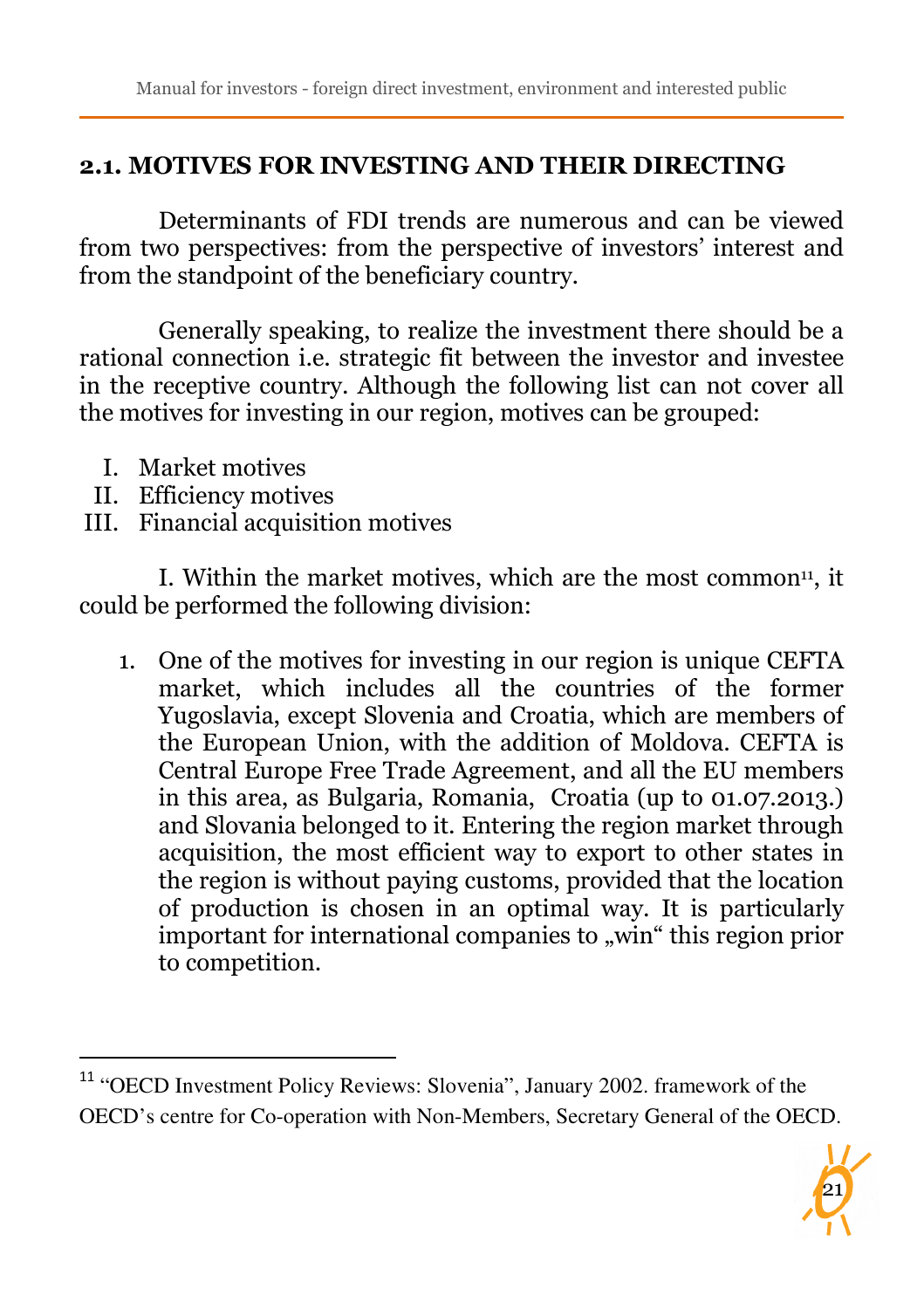- 2. The second motive is the speed of entry into the local market, which is important in acquisition process, because the buyer company through acquisition comes on the target market relatively fast, compared to green field investment. This is especially common when buyer company does not come from the same industry as the target company.
- 3. The third motive is market penetration i.e. conquest of existing market with the same product category but with larger capacity. This motive is enforceable in the so-called horizontal integrations, when the buyer company and target company are in the same industry.

All the above mentioned market motives are based on future development of market/product, i.e. the assumption of investor that the potential of local and/or regional market will grow and that there will be a demand for new products/services.

II. Efficinecy motive is very common, as in this way the control is increased throughout the supply chain and thus allows space for higher profit due to higher control of costs. Therefore, this type of investment is associated with the costs of resources and their more efficient management (factor cost advantages/efficiency seeking) after the investment. Efficinecy in investments is based on the logic of synergies between the buyer company and target company. Therefore, the synergy comes from the joint usage and transfer of the following resources12:

 $\triangleright$  Knowledge, as the long-term factor, which is important in the area of development for high-tech industry so in integration the knowledge is transferred between the investor and all the



<sup>&</sup>lt;sup>12</sup> "OECD Investment Policy Reviews: Slovenia" January 2002. framework of the OECD's centre for Co-operation with Non-Members, Secretary General of the OECD, Paris, France, 2002.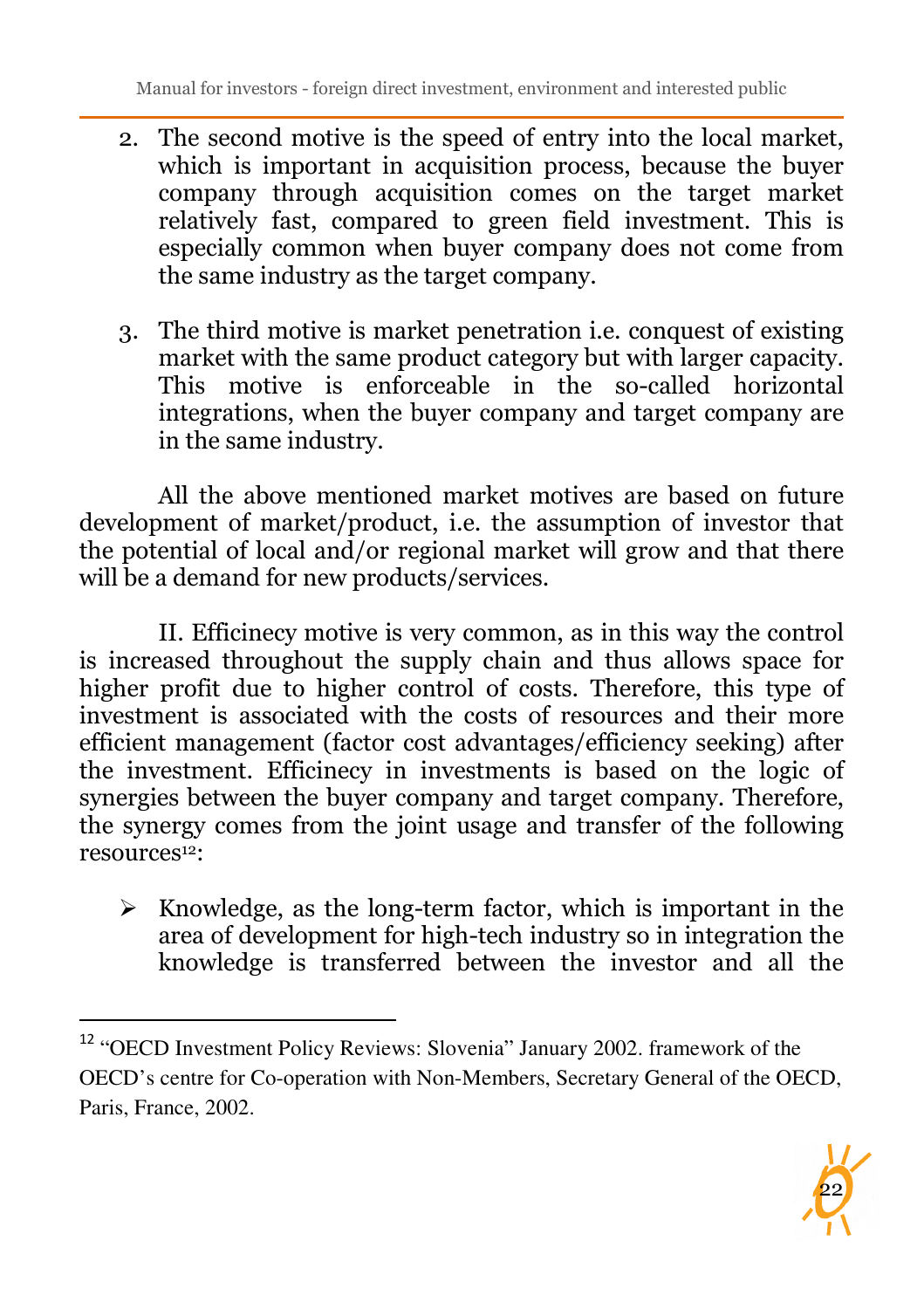interested parties, especially the local community. Here is implied, in addition to the transfer of technological knowledge, transfer of management and marketing skills.

- $\geq$  Labor force, so the motive for investing could be good and/or cheap labor force that will be used for joint production.
- $\triangleright$  Material, goods and parts, that can be used in entire supply chain of investor, which would improve the whole supply chain management after the integration, which includes frequently relocating certain functions in order to rationalize the business.
- $\triangleright$  Strong brand, which is important in the investment in those industries where brand recognition is necessary ticket for new market and
- $\triangleright$  Money, as the most important factor in liquidity crisis, which is one of the main features of the current global crisis.<sup>13</sup>

III. The logic of reselling of target company in short or medium term is present in the financial acquisition motive. This motive includes the limited engagement of investor in the local market, which he will leave as soon as his targeted return on investment is met, which will occur after the resale.

On the other hand, there are beneficiary countries aimed at the economic development that can not be realized by own accumulation of resources and therefore it is necessary to hire foreign capital. Foreign investment contributes to faster technical and technological development, activating mineral and natural resources, reducing unemployment, improving the standard of living of the population, an increase in exports.



<sup>13</sup> Nikola Perović, "*Global crisis in the wine sector* ", Institute of Social Sciences, Belgrade, 2009, p. 387.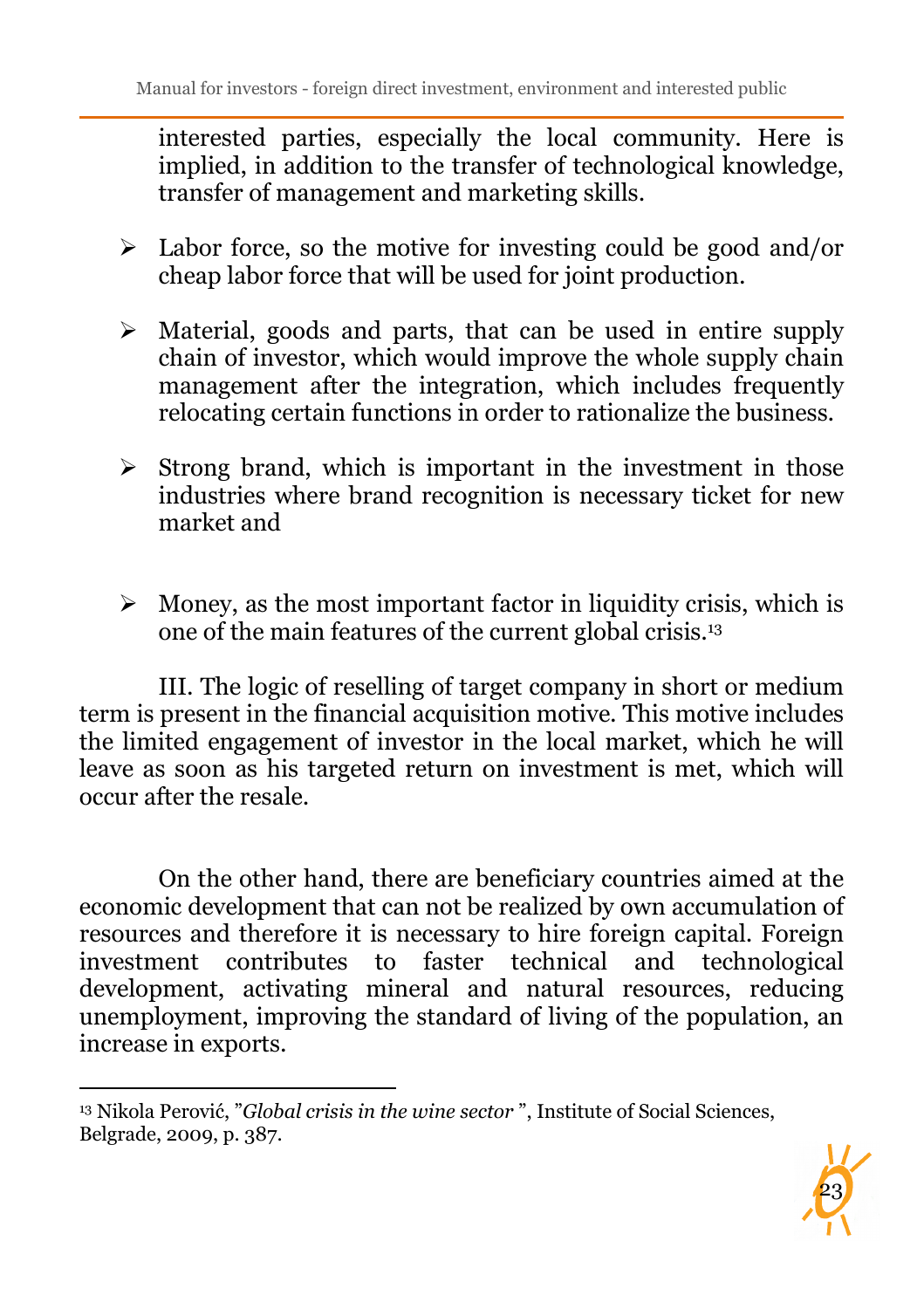Investments are being directed on specific industries and to a limited area. Theoretically, this would be an area with a lower level of development. Investors with their capital are trying to locate themselves in an environment that has the tradition of that specific production. Helping investors is particularly important in the process of selecting the location. Each local community has its own characteristics, so the investments have to be moved in right direction. Investors want to go to those municipalities that are thinking in the market way. In order to bring foreign investors they have to adjust their work to the needs of investors.

In order to attract and maintain foreign investment, it is necessary to constantly work to improve general investment climate, build a favourable image of the country through marketing and promotional activities, attracting new investment and providing full support to the educational system in creating a favorable environment for foreign investment and better understanding of the role of foreign investment in economic and social development of the country.<sup>14</sup>

Among the priority needs of today's investors, which are the basis for deciding on the location of investment, are: skilled and trained labor force, the availability of a strategy of economic development of facilities and/or sites with all traffic and utility services(technical infrastructure), tax and financial incentives, the business climate of the city, which is reflected in professional and accessible behavior of public officials, the quality of services provided by local authorities, proximity to cargo transport center, highways and aiports, and good cooperation with local civil sector.<sup>15</sup> From this it is clear that it is very important to constantly work on improving the quality of life and business conditions. Any successful economic development strategy should be

<sup>15</sup> Begović B., Mijatović B., Paunović M., Popović D., *Grinfild strane direktne investicije*, Center for liberal-democratic Studies, Belgrade, 2008, p. 27.



<sup>14</sup> Antevski M.*, Regionalna ekonomska integracija u Evropi*, Beograd, 2008, pp. 198- 207.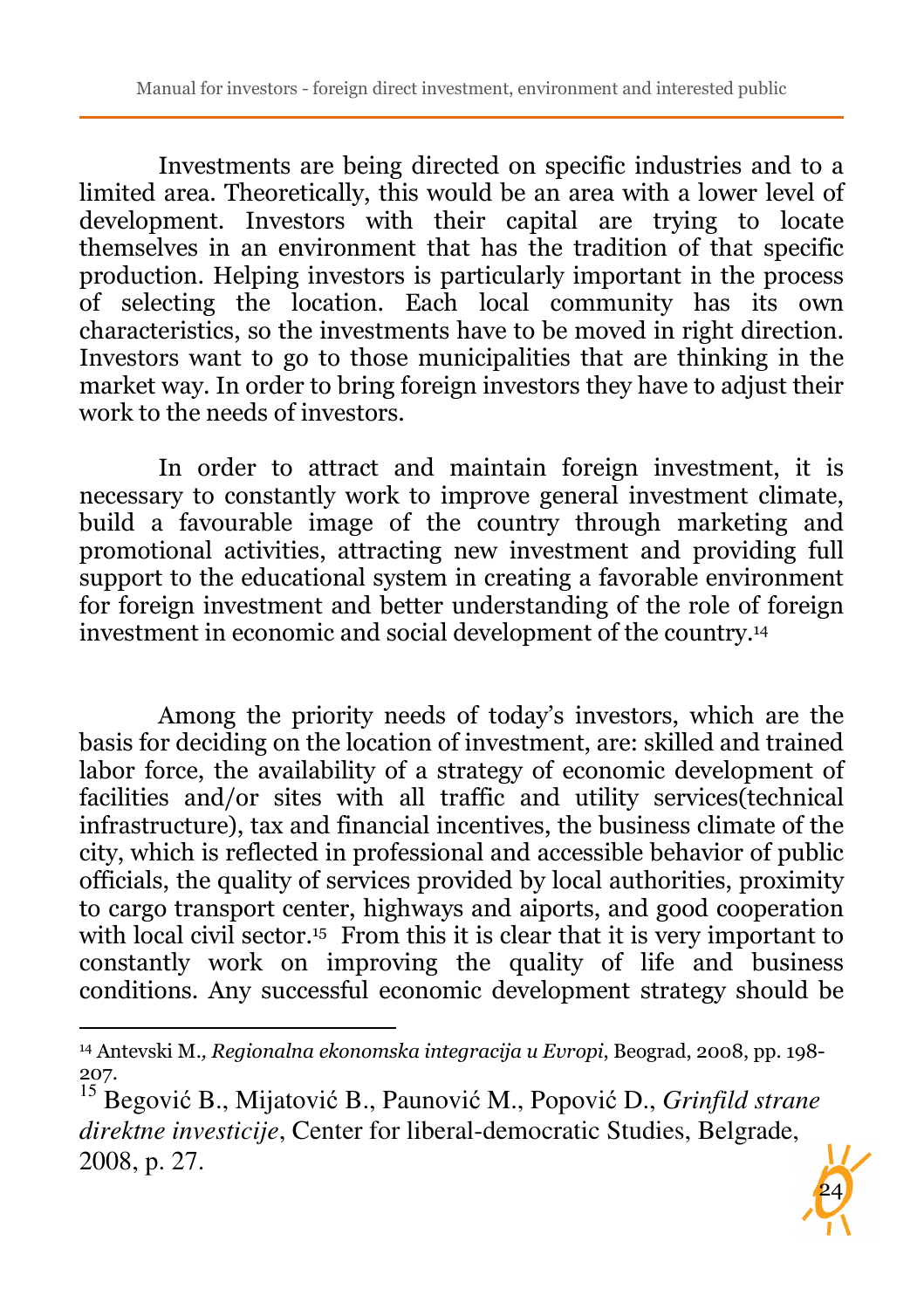based on creating of such business climate that will not only attract investments that create new jobs but also to retain existing firms and encourage the growth in number of new entrepreneurs. Particular attention should be paid to encouraging foreign investment through improvement of legislation that will be incentive for private investment and ensure transparency, non-discrimination and protection of property rights.

Foreign investments can also stimulate domestic investments if there is complementarity in the manufacture of domestic companies and branches. In that case branches can establish strong links with local companies, helping them in technology and finance and at the same time presenting a stable procurement or sales market for their products. Domestic companies would have then enough motive and opportunity to invest the additional funds.

Montenegro has the advantage that it has the experience of other countries in terms of effects and inflow of foreign investment, and this experience should be used in order to exploit positive effects of FDI on the domestic economy. With this in mind it is necessary to pursue an active policy towards FDI, which involves intensive promotion of the country in targeting of investors with continuous improvement of the domestic investment climate with different measures of economic policy.

#### **3. INVESTMENTS AND ENVIRONMENT**

The necessity of further development and application of latest technology achievements in different parts of economy surely is something that is not in question.

Investments in environmental protection are often considered to be a business barrier and something that reduces interest of investors, but the truth is actually the opposite. Investments in cleaner technology and production are the best guarantee of long-term strategy and competitiveness. This affects the better business image and public opinion, which is also a very important part of the business. For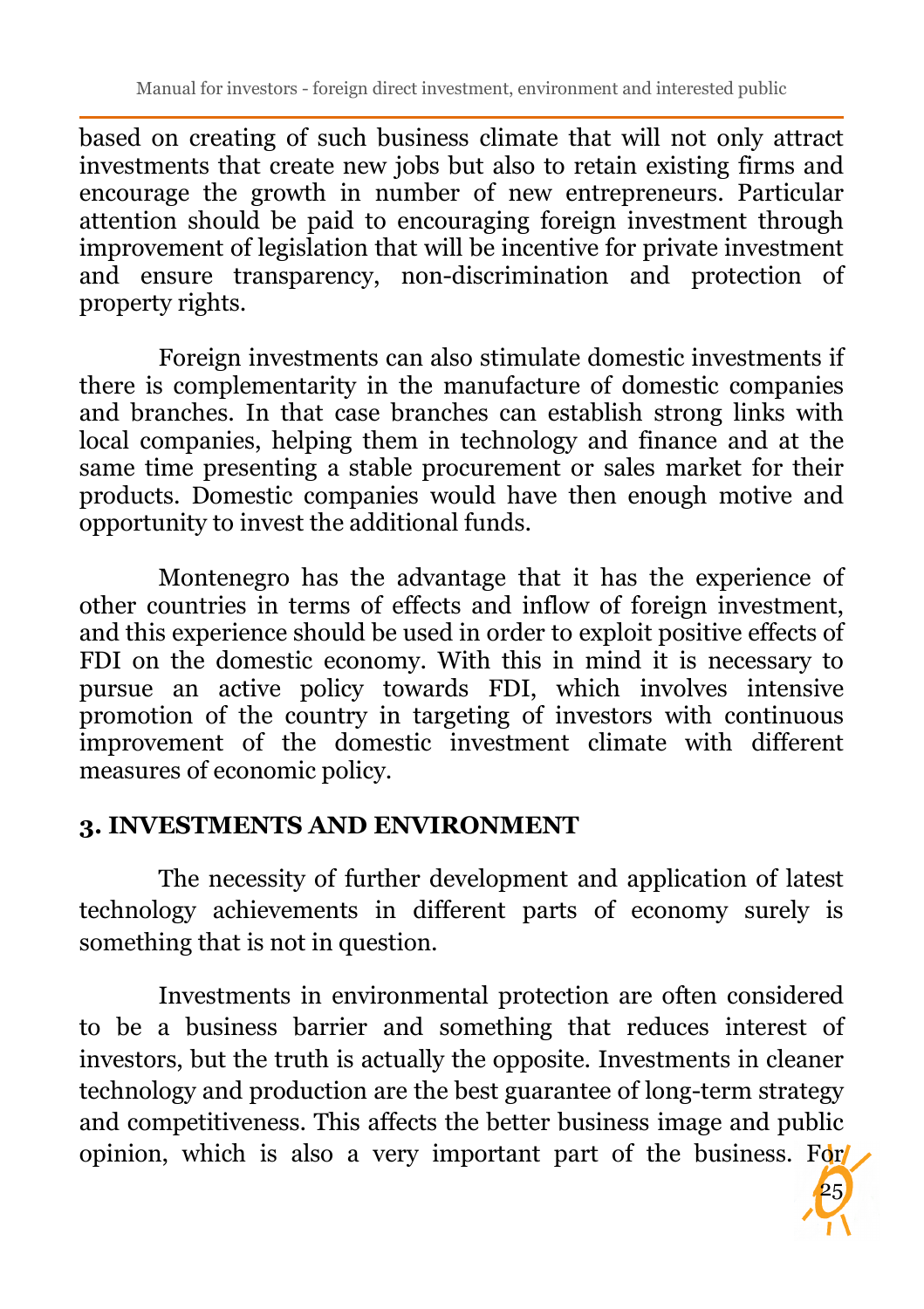example, although the introduction of ISO 14000 series of standards (Environmental management) isn't mandatory, it certainly affects the competitiveness and socially responsible business, so the significant number of business entities decide to take this step.

Bearing in mind that Montenegro is an ecological state declared by Constitution, the thesis that investors are surprised by the public's expectation for investing in environmental protection and application of modern ecological standards cannot be held. In fact it is only natural to expect that potential investments are based on precise analysis of the whole environment, which includes familiarization with current legislation, public policies and of course with current integration processes.

That is why Montenegro now has a significantly more complex starting point for foreign direct investment, than it was immediately after achieving independence in 2006. Starting a process of negotiations with the European Union (EU) and opening of Chapter 27 – Environment and Climate Change, Montenegro is for the first time faced with challenges in improving the quality of environment, which includes recovery and remediation of environmental hot spots, which are result of uncontrolled pollution over several decades. Unlike previous declarative and marketing approach, the decision makers will have to give the environment the top priority, because it is one of the most complex and expensive chapters in the process of negotiations with the EU, and only then it will be possible to meet the challenges successfully and attract interest of serious investors.

It is interesting to look back at the effect that the area of environment has on the whole integration process of Montenegro in EU. We can say that the environment that we live in is already a part of EU environment and other parts of Europe because the negative effects of different types of pollution know no boundaries. This approach brings us to the conclusion that in fact there is a mutual interest of the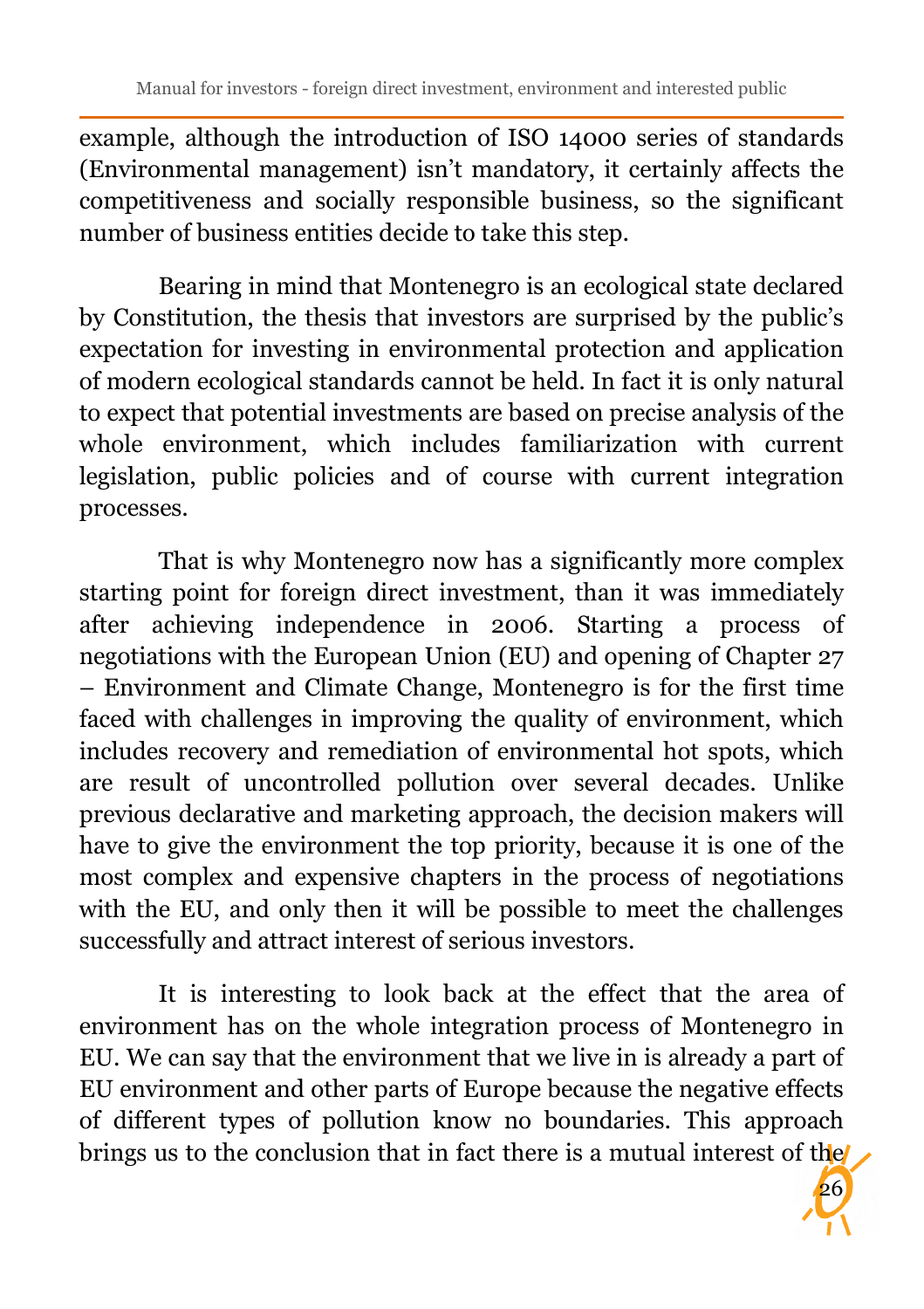citizens of Montenegro and EU citizens to achieve a unique system of environmental protection as soon as possible.

Environment significantly influences the dynamics and success of negotiations also in other related chapters (energy, transport, agriculture, fishery, free movement of goods, etc.) which is particularly important in terms of attracting foreign direct investment and other investment.

All this leads us to a conclusion that the economy through investing in environment should be the bearer and main driving force in EU integration process, for it is the only way to have an impact on better positioning in an open EU market and be ready for the implementation of the laws and standards that are applied in the international community.

In order to create a favorable environment for foreign direct investment it is necessary to ensure timely and adequate reporting on environmental protection, from companies to Environmental Protection Agency, as competent authority, and further to general public. Aarhus centers have an especially important role in this part, because they are a link between the competent authorities and interested public.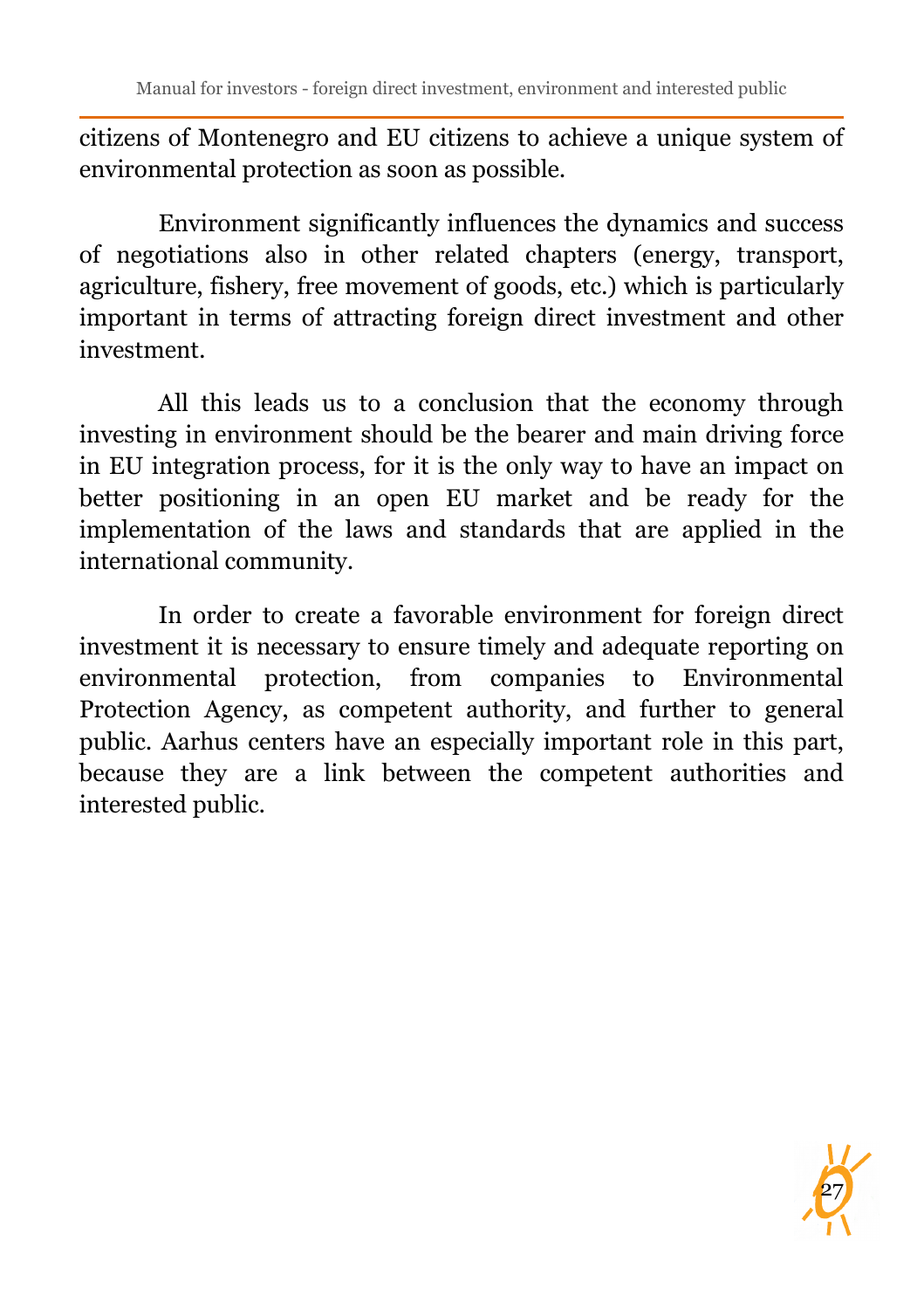Manual for investors - foreign direct investment, environment and interested public

## **3.1. STRATEGIC ENVIRONMENTAL ASSESSMENT AND ENVIRONMENTAL IMPACT ASSESSMENT**

The legislative framework in the field of environmental protection and its compliance with EU law should be taken into account when making investment decision, because, as we have already said, environment in Montenegro even now must be seen as a part of international community.

Two laws that have to be interesting to potential investors in Montenegro because of their characteristics and essence are Law on Strategic Environmental Assessment and Law on Environmental Impact Assessment, which are also an important part of EU legislation in the field of environmental protection.

As it could be concluded from the name, these two laws are connected. Therefore, study on environmental impact assessment for some project is connected to Report on strategic environmental assessment for the relevant spatial planning document.

Strategic environmental assessment should be used to examine the feasibility of a project on concrete economic and environmental parameters and in that function it is important to strictly respect the guidelines provided by the Law on Strategic Environmental Assessment.

Environmental impact assessment is the last procedural mechanism for mitigating and reducing to minimum the negative impact on environment.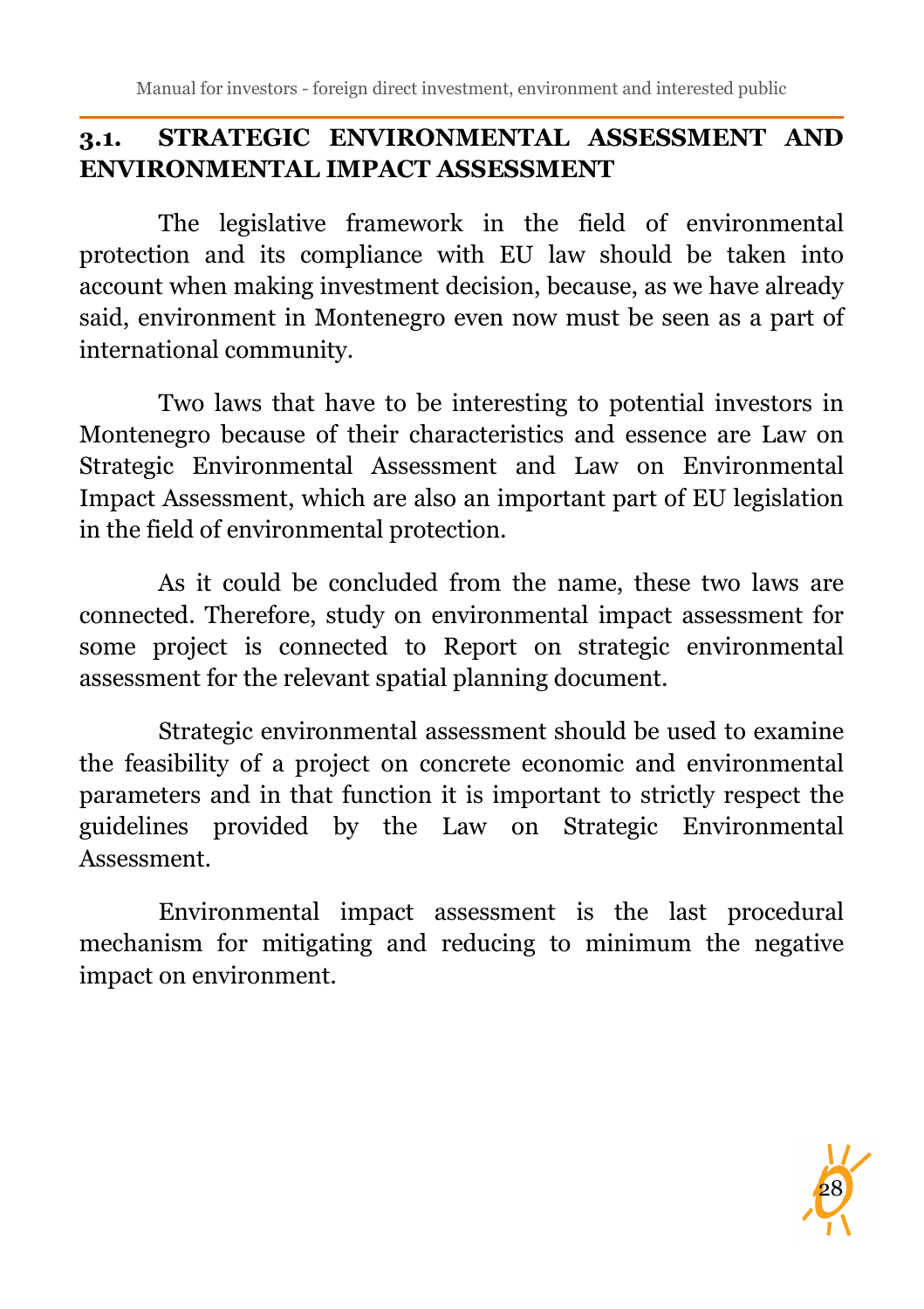*For example, it is an obligation to identify the so-called "zero" state in order to avoid later any unforseen situation. But, it often happens that this isn't done and the lack of adequate biodiversity database is often used as a reason, which causes displeasure of interested public.* 

Therefore, all the obligations defined by the Law on Environmental Impact Assessment must be followed. Quality study fully complied with the law, which has passed a public debate is an important guarantor to public that they will take care of the environment and human health.

 In practice we had a situation where study is put to public debate without all the necessary chapters that are defined by the Law on Environmental Impact Assessment, and it often creates unnecessary tension among interested public and members of Commission for its' evaluation.

*For example, processors of studies on environmental impact assessment often have problems with the lack of adequate alternative solutions, so they do nothing, which creates a space for resistance of interested public and also creates difficulties for investor and negatively affects the business image.* 

Given the fact that large infrastructure projects such as power facilities and their impact on the environment, cause great public interest, for potential investors it is important to pay special attention to SEA and EIA.

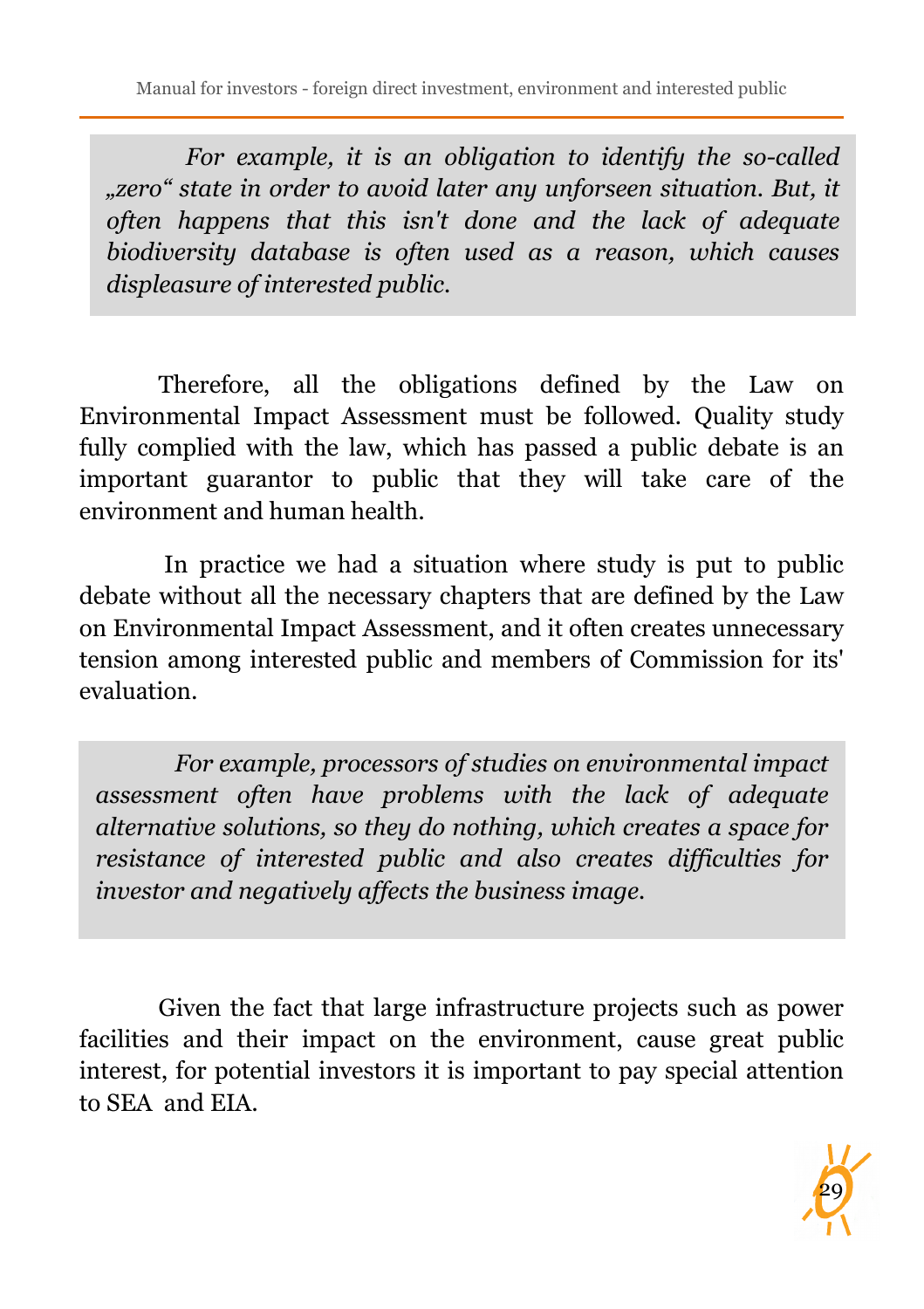Depending on the nature of the object, it is necessary to apply the best available techniques (BAT) and methodologies recommended by the relevant institutions.

*For example, in the case of environmental impact assessment of windfarms it is necessary to do the ornithological study. Although there is no standard methodology, NGO Centre for the Protection and Research of Birds (CZIP), a partner of BirdLife International, made some recommendations that significantly facilitate the work of document processors and investors. Treatise of CZIP "Windmills and birds – Recommendations for EIA" is available on official website of the organization*  **www.birdwatchingmn.org**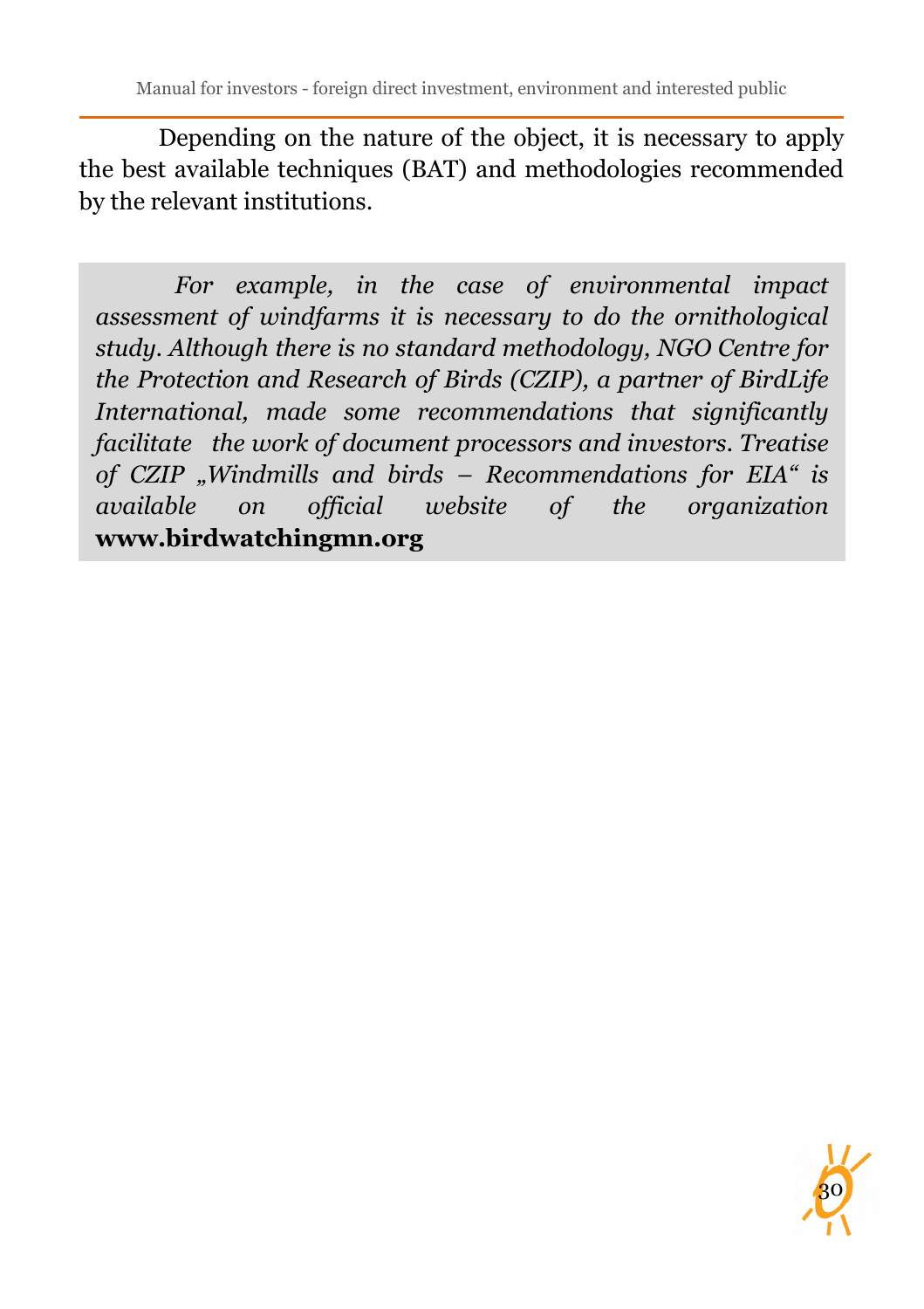#### **3.2. AARHUS CONVENTION AND AARHUS CENTRES**

Aarhus Convention is one of the most important international treaties, that guarantees timely public informing, participation in decision making regarding environment and the right to legal protection in case of violation of these rights.

Aarhus Convention was ratified in Montenegro with the Law on Ratification of the Convention on Access to Information, Public Participation in Decision Making and Access to Justice in Environmental Matters, adopted by the Parliament of Montenegro on 15 July 2009.

In order to create mechanism for successful implementation of this Law with the support of OSCE Mission to Montenegro the network of Aarhus Centres was established. Two of them, in Podgorica and Berane, are operating within the Environmental Protection Agency and Aarhus Centre Nikšić is an organizational unit of Environmental movement ,,OZON".

This is also important for potential investors and document processors in procedures of SEA and EIA, because Aarhus centres are the right place where you can get reliable information, open dialogue with relevant authorities or local community and civil society.

Aarhus centres also have the capacity to publicly launch the current important issues, which further animates the public and increases the interest of all stakeholders of society, which should contribute to improvement of current situation.

*For example, it is necessary to point out to the public some moments that occur in practice, such as purposeful merger whose sole aim is private interest, usually financial, thus creating negative environment for investment. Similar pressure is also possible from the media workers, where financial interest stands out also as a key motive.* 

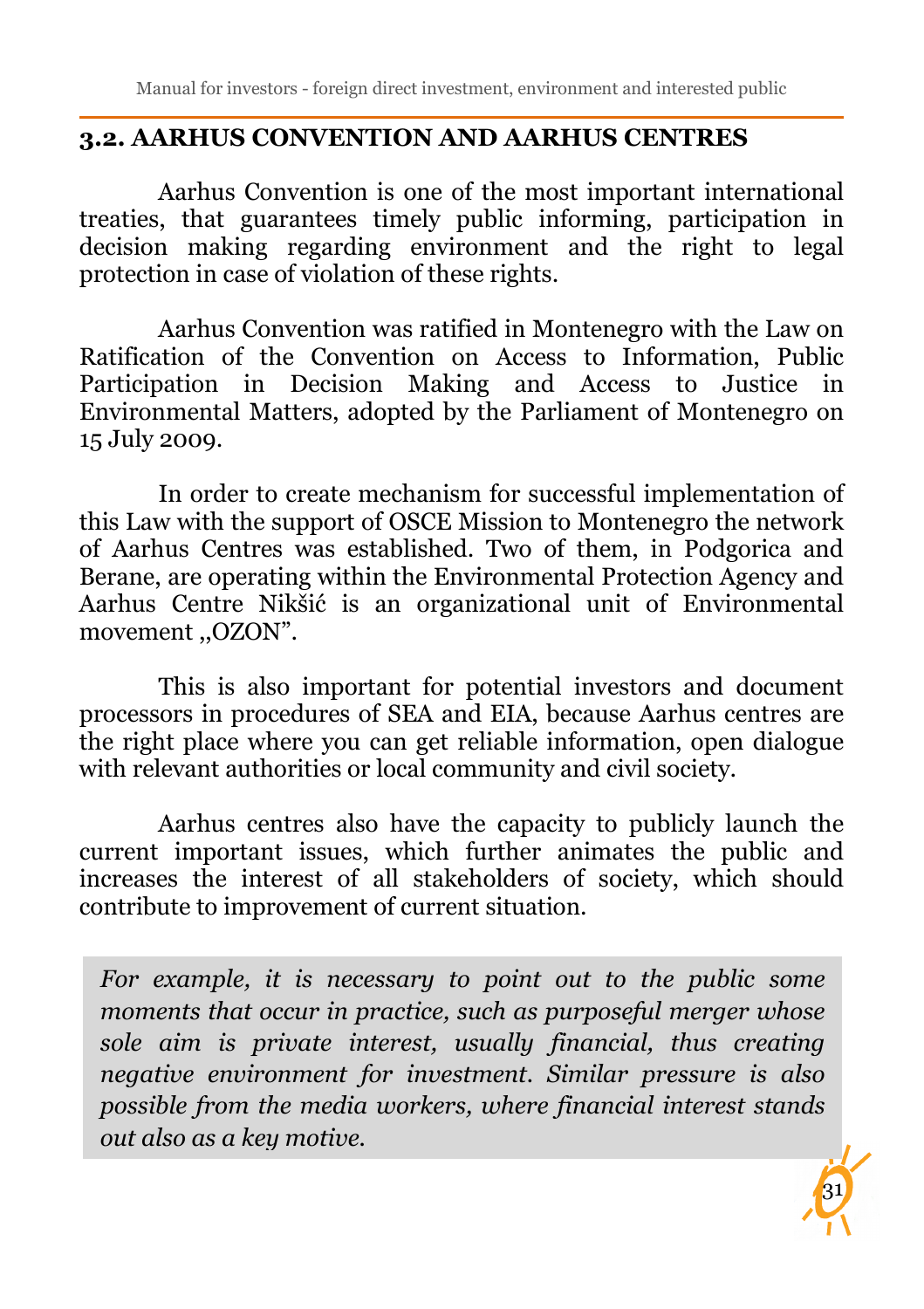## **3.3. RECOMMENDATIONS**

The key recommendations that we can give to potential investors are early consultations with interested public and transparency of the whole process.

Responsible and open approach from the very beginning has a positive effect on business image. Talking about the investment of several million of euros, implies the existence of long-term strategy and vision, so potential investors must take an adequate attitude not only towards the decision makers at the highest level but towards all interested public that seeks guarantees.

 Having in mind too long period of transition and economic crisis in this region, and several bad experiences in privatization process and finally the negotiation process with the EU, it is a logical approach to give the investors information about the plans at the state and local level in preparation phase, because the development strategies must be aligned.

 As we have already explained the theory that the environment in Montenegro is actually already a part of EU, which means that it enters the sphere of interest of citizens of this international community, it is clear that potential investors need to be well informed about the compliance of domestic legislation with the EU, or the dynamics in that process that is "alive".

 Also, it is very important how the media is informing the public, because potential investors often have omissions that are causing them a significant damage. For example, it is not the same if you say that the implementation of the project will "improve the quality of environment" or "during the project implementation the application of the best standards in the area of environment will be taken into account".